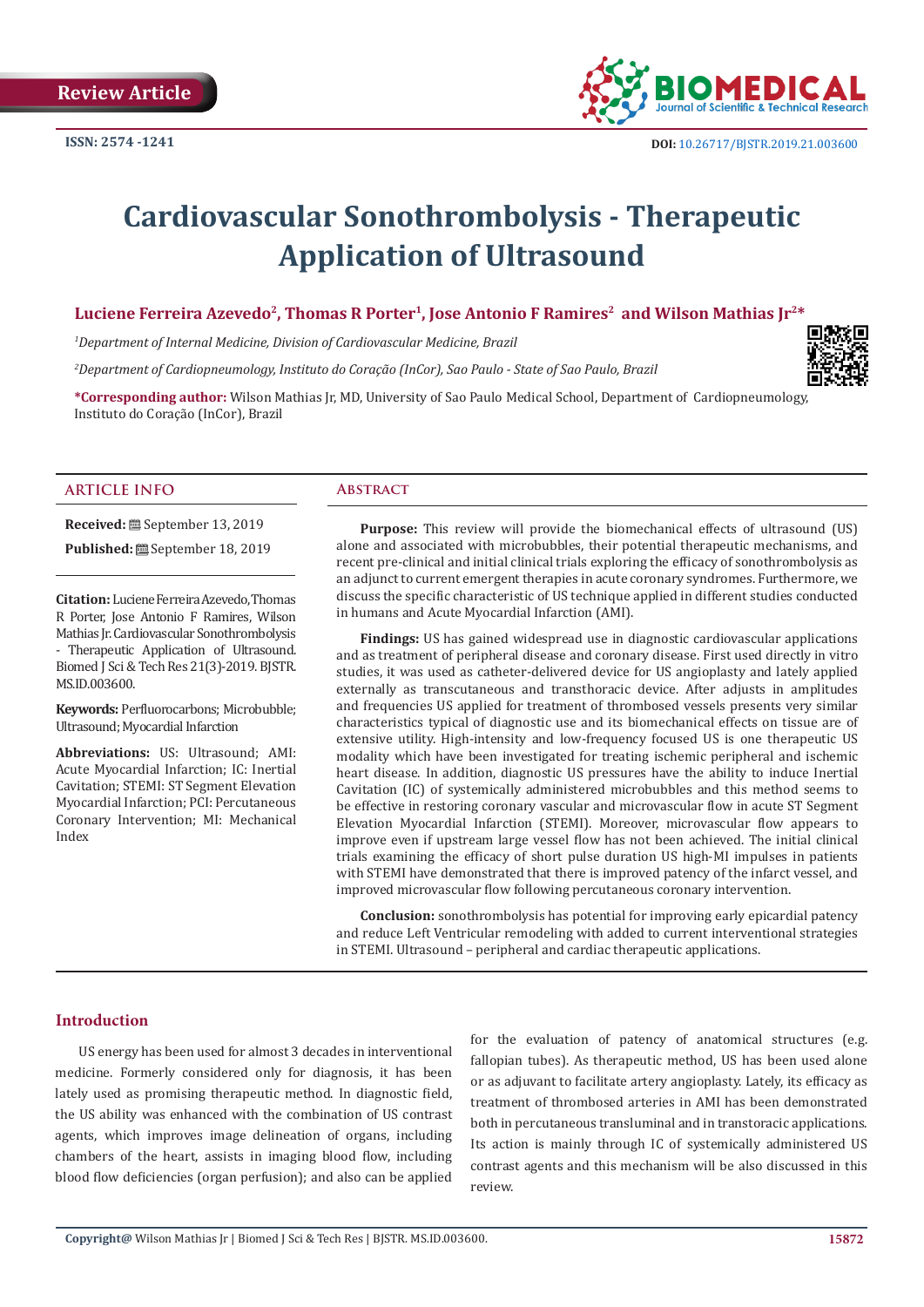Despite the effectiveness of previous treatments for peripheral or coronary thromboembolism namely direct surgical embolectomy and/or arterial bypass, percutaneous balloon catheter extraction, and local or systemic fibrinolytic therapy, side effects and complications cannot be discharge. Several studies demonstrated increased risk for operative morbidity, bleeding complications secondary to fibrinolytic therapy, arterial perforation, intimal injury, avulsion of atherosclerotic plaque, arteriovenous fistulas, impaction of an embolus or thrombus into the distal arterial tree, or shifting of the thrombus [1-3] In this context, US appears as a method with minimal chance of undesired events. The new concept of blood vessel thrombi dissolution by US was initially described by Trubestein et al. [4,5] and was latter demonstrated in vitro,[6-9] *in vivo* and in animal [7-10] and human studies [11-14].

In the previous classical studies, the authors demonstrated the potential of US for destroying artificial thrombi in peripheral blood vessels of dogs and a 2-day-old thrombosis of the femoral artery of one patient.4,5 Following their studies, many others showed in vitro and *in vivo* peripheral blood clot disruption with this technique. Hong et al.6 demonstrated the effectiveness of US to disrupt in vitro human blood clot of 1 to 7 days with comparable efficacy, despite age. Ariani et al. [7] demonstrated the efficacy and safety of catheter-delivered pulsed-wave US through high rates of in vitro human whole blood clot disruption and *in vivo* canine femoral artery thrombus dissolution after produced acute thrombosis. The successful recanalizations were confirmed by angiography with histological studies showing no evidence of thermal or cavitation injury, occlusive distal embolization or perforation. Successful recanalization was also observed *in vivo* occluded canine femoral arteries [8] using an experimental ultrasonic angioplasty device, with a reduction of the obstruction from 93% to 18% without arterial wall injury. In addition, these authors demonstrated that sonication was also effective to reduce the size of atherosclerotic plaques (in vitro aortic segments) without damage to the media or adventitia, demonstrating the potential of US for angioplasty. More than 1 decade later, the effectiveness of percutaneous catheterdelivery US was demonstrated in clinical studies of vascular disease without evidence of clinical complications, such as arterial emboli, dissection, spasm, or perforation [15,16]. In addition, Siegel et al. [10] observed the opening of completely obstructed xenograft implantation of atherosclerotic human vessels in 12 dog arteries (carotid, aortic, iliac and femoral) by applying US energy through a catheter-delivery system creating an appropriated lumen for subsequent balloon dilation. Further, they found that calcific arterial obstructions do not impede US recanalization. In the vessels with xenograft implant, there was no angiographic evidence of US-induced vasospasm, thrombosis or arterial dissection. In other study, Siegel et al. [17] demonstrated, in patients undergoing percutaneous US angioplasty, 86% of recanalization in arterial lesions including 34% with calcification. These authors observed decrease in the stenosis from 94% to 55% after US angioplasty and

to 12% after balloon angioplasty and restenosis rate was of only 20% at 6 to 12 months follow-up.

The studies were not only limited to the potential use of US in peripheral vessels but also conducted as an angioplasty and clot-dissolving device in thrombosed coronary arteries. This technique differs from balloon angioplasty, as it has been shown to provoke dissolution of calcific and fibrotic atherosclerotic plaques, thrombus and arterial vasodilatation. Steffen et al.9 showed that catheter-delivered US dissolved blood clots in vitro and *in vivo* dog coronary arteries. Angiography revealed widely patent coronary arteries in 87% of the dogs and there was no histologic evidence of US-mediated vessel damage. In the following year, the results of The European Multicenter Experience with therapeutic US coronary angioplasty in symptomatic patients were reported [18]. US reduced the mean arterial stenosis from 86 to 71% in 136 of 163 patients who presented lesions with calcification or thrombus. Siegel et al. [19] demonstrated, in the clinical part of their study, in patients, that catheter-delivered high-intensity, low-frequency US (intracoronary US) decreased the coronary arterial stenosis from 80% to 60% after US and to 26% after adjunctive balloon angioplasty. Using postmortem occluded coronary, they showed 100% recanalization and very small particulate debris (99% were lower than 10 microns in diameter). These previous studies confirmed the usefulness of US to dissolve thrombi, increase arterial distensibility and modify atherosclerotic plaques without adverse reaction or with only small damage to US exposure.

The results of percutaneous US thrombolysis were also positive in human studies of AMI as reperfusion therapy [11,14,20,21]. Hamm et al. [14] reported a case of successful US-mediated intracoronary thrombus dissolution in a patient with AMI. The same group21 treated 11 patients with US and observed removing of angiographically visible clots. TIMI flow 3 and 2 were observed in 64% of patients and after adjunctive percutaneous transluminal coronary angioplasty, TIMI 3 flow was present in 91% of the patients. Two years later, the researchers20 tested the effect of intracoronary US thrombolysis as initial therapy in patients with AMI. US was effective and safe to recanalize thrombotically occluded coronary arteries. Angiographically visible thrombi were dissolved without US related morbidity or adverse effects. Rosenschein et al. [11] corroborated the clinical feasibility of percutaneous transluminal coronary US thrombolysis in 15 AMI patients, demonstrating successful reperfusion (TIMI grade 3 flow) in 87% of the patients without adverse angiographic signs or clinical effects during procedure.

All these results together suggest US as an effective and safe treatment for peripheral and coronary arterial thrombosis since its efficacy to dissolve tissues with low elasticity, such as atheroma and thrombi, was demonstrated. Of note, the US application technique progressed in order to prevent possible damage to normal tissues near the sites of occlusions, beginning with direct in vitro application, delivered through catheters within the vessels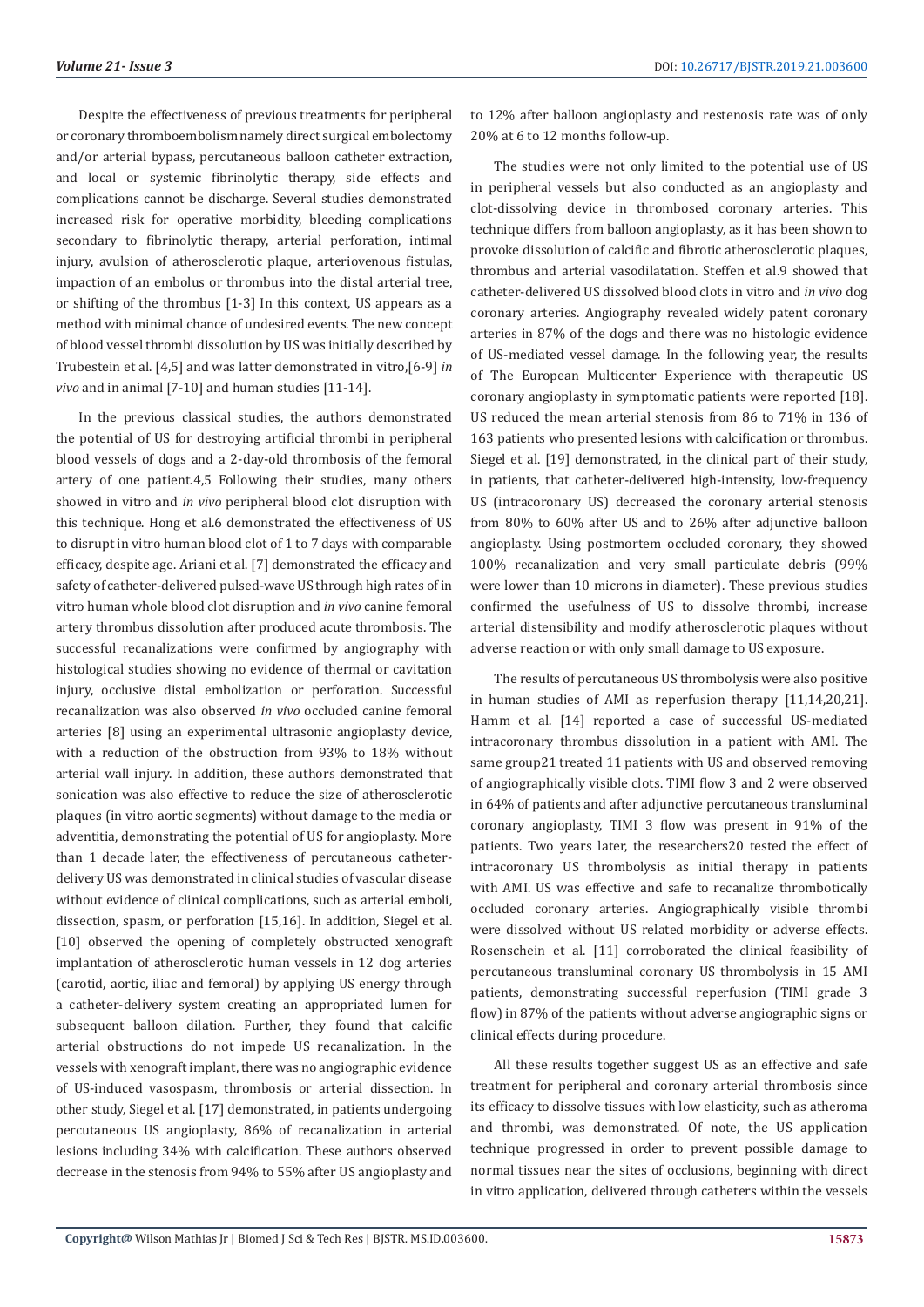and ultimately, with transcutaneous or transthoracic application, as described hereafter in this review.

#### **Ultrasound Associated with Fibrinolytic Therapy**

Thrombolytic therapy presents several limitations, such as, low rate of TIMI grade 3 reflow in AMI patients, intermittent patency and reocclusion of recanalized artery or clinical complications, such as cerebral and gastrointestinal bleeding. In an attempt to overcome these limitations, to shorten occlusion time of arteries, and to reduce the total dose of thrombolytic agents, a number of researchers have reported acceleration of thrombolysis by US energy application in association with fibrinolytic agents [22-24] Kudo25 published the first studies describing the use of US to increase the efficacy of systemic tissue-type plasminogen activator (t-PA). He observed that transcutaneous continuous mode US enhanced t-PA-induced fibrinolysis in a canine model of femoral arterial thrombi and was associated with an 80% decrease in the time required for recanalization. Tachibana [22] investigated this effect on artificial thrombus in vitro and revealed the US boosting of the fibrinolytic effect of urokinase, a t-PA. US accelerated the fibrinolysis by more than fourfold in the early stage of lysis and urokinase concentration could be reduced to approximately onetenth of the original dose to achieve equal fibrinolysis effect.

Lauer et al. [23] also demonstrated in whole human clots *in vitro* the efficacy of intermittent US for increasing lysis when associated with t-PA. Intermittent US also showed a trend toward enhancement of t-PA-induced clot lysis in a rabbit jugular vein thrombosis model without provoking thermal changes or tissue damage. The potential of external pulsed US to enhance in vitro thrombolysis of human blood thrombi when using urokinase or streptokinase was also tested by Luo et al. [24] and the authors observed increased lysis with higher US power output with any of the lytic agents. The extent of lysis was higher with longer US exposure time and with fresh thrombi. Importantly, lower doses of the lytic agents combined with US had the same lysis efficacy to that of higher dose used alone, reducing the potential bleeding complications associated with higher doses of lytic agents. In addition, this combination shortened the rate of thrombolysis time by 50% which could promote early recanalization in acute thrombotic states.

Despite different characteristics of US technique applied, these above data suggest that non-invasive intermittent US acts as an adjunct to thrombolytic therapy enhancing both efficacy and rate of thrombolysis. It seems that US enhance the efficacy of some drugs to produce lysis through perturbation of the clot thereby allowing increased binding of the thrombolytic agent to fibrin. This hypothesis is based on mechanical effect of US: cavitation, which can generate high-velocity jets or a steady flow of fluid known as microstreaming. In addition, countless microscopic bubbles that oscillate in size near the thrombus during US exposure, may influence the local fluid flow and, therefore, enhance transport and penetration of endogenous or exogenous lytic agents into the thrombus and thus accelerate fibrinolysis [26,27].

# **Mechanism of Ultrasound and Ultrasound Associated with Microbubbles as Therapy**

US has been generally used for diagnostic imaging using MHz frequencies. As a therapeutic tool, it was developed to direct mechanical energy effects of low-frequency (kHz) by virtue of its ability to exert mechanical forces, stresses, and torques, as well as displacements and flow. Low-frequency US energy accelerates thrombolysis by itself or when used in conjunction with a thrombolytic agent in vitro and *in vivo* or when adding US contrast agents. Basically, mechanical effects induced by lowfrequency US, such as, cavitation, precavitation which leads to microstreaming and radiation force [6,8,9,23,28-35] are the main mechanisms to explain thrombi and atherosclerotic plaques disruption. Cavitation is a phenomenon by which small gas filled cavities, called microbubbles, exposed to an ultrasonic field grow, oscillate, collapse and disrupt, exerting various physical stresses in a liquid medium, resulting in tissue alteration. Both the vibration of microbubbles and their rapid collapse in the acoustic field result in local pressures of up to 20 000 atm [36].

This mechanical shock of bubble collapse is felt at a distance of a few microns, resulting in intense shear stress that could break fibrin bonds of thrombi and induce thrombus fragmentation. Acoustic cavitation is presented in two forms:

**1.** Non-inertial - described as the stable oscillation of gasfilled bodies in an ultrasonic field, without compromise its integrity, which causes solution microstreaming and produces high shear stresses in the surround medium. Human bioeffects due to stable cavitation are likely through exogenous administration of microbubbles (US contrast agents); and

**2.** Inertial (unstable or collapsing cavitation) - resulting from the gas-filled cavity expansion during part of the acoustic cycle and its rapid and violent collapse because of erratic oscillations and rapid growth of the cavity. This collapse produces high temperatures and pressures with important practical consequences such as light emission and the formation of reactive chemical species. Bubble oscillation also produces mechanical effects caused by the viscous surrounding fluid, which opposes the oscillation, creating what is known as radiation force [16,37,38].

Chen et al. [38] using ultra-high-speed imaging documented the inertial cavitation of a microbubble interacting with a thrombus surface, with demonstration of the translational motion of microbubbles toward the thrombus and the possible role that Bjerknes forces may play in sonothrombolysis. In fact, Hong et al. [6] suggested mechanical and cavitational energies as mechanisms to explain ultrasonic clot disintegration instead of biochemical activation of the fibrinolytic cascade. This hypothesis was based on the fact that US alone produces eight- to 16-fold fewer D-dimers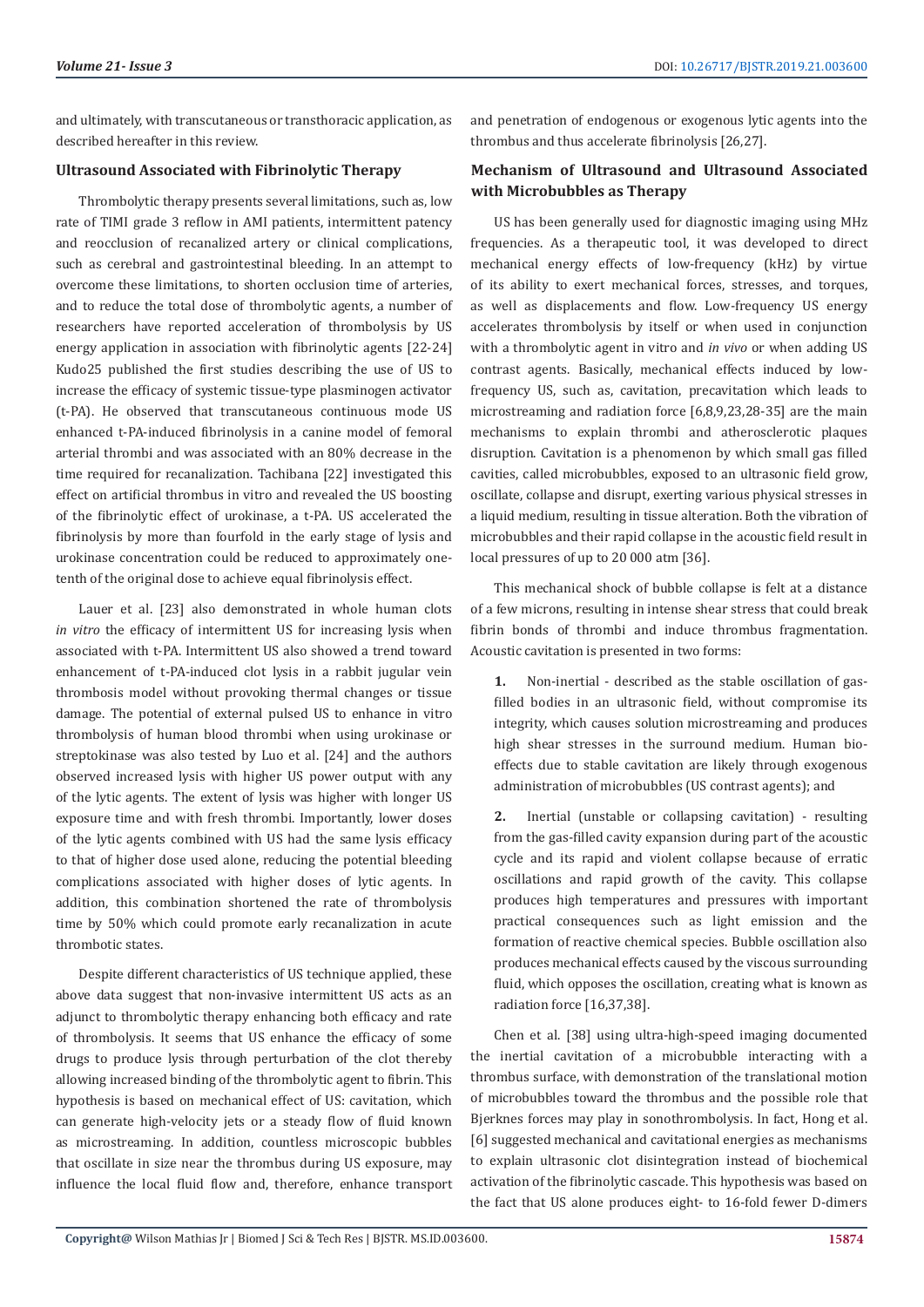than in streptokinase-exposed samples, indicating the lack of fibrinolytic activation by the wire probe. Besides the demonstration that cavitation effect plays an important role in the mechanism of US thrombolysis, Rosenschein et al. [29] also showed that tissues presenting low levels of elasticity, as thrombi, are highly sensitive to US ablation. In contrast, tissues containing a heavy matrix of collagen and elastin, such as arterial wall, bladder, or heart valves, are resistant to US.

The microbubbles cavitation produced by US seems to have not only an effect on thrombi dissolution. This phenomenon causes intravascular shear stress in regions near the microbubbles39 and could elicit NO release which in turn would contribute to the improvement of microvascular perfusion. Direct applied lowfrequency US improved the myocardial tissue perfusion in an animal model of fixed coronary occlusion and this effect was abolished after administration of NO synthase inhibitor [40]. In addition, Belcik et al. [41] demonstrated that US with microbubbles increased the hindlimb muscle blood flow, femoral artery dilatation and reversed tissue ischemia in mice and that the inhibition of Endothelial Nitric Oxide Synthase (eNOS) attenuated flow augmentation by 70%. These findings point to the cavitation-related increase in shear stress and the important role of the biologic mediators, eNOS and NO.

New possible candidate to explain the mechanisms involved in the improvement of myocardial perfusion and LV contractile function in patients with large AMI is been tested by Leone et al. [42] in the RIGENERA 2.0 trial. In this regards, the administration of recombinant human granulocyte-colony stimulating factor (G-CSF), which causes bone marrow-derived stem cell mobilization, which in turn contribute to cardiac repair after acute myocardial injury, [43,44] is associated with an improvement in LV ejection fraction. Thus, it was hypothesized that the association of myocardial contrast echocardiography could enhance the bone marrowderived cells homing in the myocardium and determines superior improvement in regional and global contractile function, myocardial perfusion and infarct extension in patients with large ST-Segment Elevation Myocardial Infarction (STEMI). This phenomena has already been observed by these authors (unpublished data) [42] and demonstrated in animal studies [45,46] and is still under investigation.

Interesting to know that improvement in microvascular blood flow could even occur in the absence of epicardial recanalization and US-induced coronary artery vasodilatation is a possible explanation for this finding. Low-frequency US applied alone resulted in vasodilation in canine coronary artery (transthoracic) [47] and human brachial arteries (transcutaneous) [48] It has been showed that acute arterial thrombi still have small microchannels that cannot be seen with angiography, but which permit microbubbles to penetrate the interior of a thrombus [39] Thus, an increase in coronary diameter induced by US could improve

local delivery of both microbubbles and/or lytic agent through micro-channels, resulting in increased flow in the downstream microvasculature, even without angiographic evidence of coronary artery reperfusion.

# **Ultrasound Associated with Pharmacological Agents – Microbubbles Echocardiography Contrast**

Once microbubbles are naturally present in a liquid medium or can be spontaneously formed or be exogenously injected in the blood streaming; the acoustic cavitation process displayed by US become one important non-invasive method in clinical practice for diagnostic purpose and therapeutic purpose, such as thrombolysis [26,30]. In this regard, various transpulmonary echo contrast agents, which are basically microbubbles, such as gas-filled microspheres, albumin microbubble or Lipid-Encapsulated Perfluorocarbons (LEP) like Definity (Lantheus Medical) or Sonazoid (GE Healthcare) have been developed and used by intravenous injection associated with US. Microbubbles can decrease the threshold intensity of US needed to induce cavitation, as well as act as generators of microstreaming (rapid fluid movement). It has been also important to assess tissue blood flow at the microvascular level. In the assessment of tissue perfusion, US imaging become more accurate, detecting harmonics or overtones produced by microbubbles, and enhance microbubbles signal [49]. The methods for quantifying tissue blood flow consider the similar behaviour of microbubbles in the circulation as compared with that of the red blood cells [50] and the fact that microbubbles can be destroyed at high acoustic powers. Briefly, the method calculate microvascular perfusion from the product of microvascular red blood cell velocity, measured by the rate of increase in acoustic signal (rate of replenishment) after microbubbles destruction by high power US, and microvascular blood volume, estimated from acoustic intensity from microbubbles, or amount of contrast enhancement [49,51] Myocardial contrast US is mainly helpful to diagnose AMI and to detect coronary artery disease [52] and provides information on perfusion at capillary level.

The first air-filled microbubbles, using agitated saline solution, produced bright eco enhancement of the blood, despite the very low stability and short duration [53] The action of microbubbles as US contrast is based on their acoustic wave scattering. When a pulse of US excited a gas microbubble, with a diameter as low as several microns, the bubble oscillates compressing and expanding during high- and low-pressure phases, respectively and emitting secondary US waves of high intensity in all directions. This high reflectance of microbubbles provides bright blood pool contrast from vessels or cardiac chambers. Thus, gas bubbles generate a backscatter signal which is stronger by several orders of magnitude, justifying the use of gas as the core of the US contrast materials [54] The next challenging was to cover the gas core with a shell polymer- based, [55] protein-based, [56] or lipid-based surfactant [57] which would increase the lasting of the gas bubble. Thus, the first generation of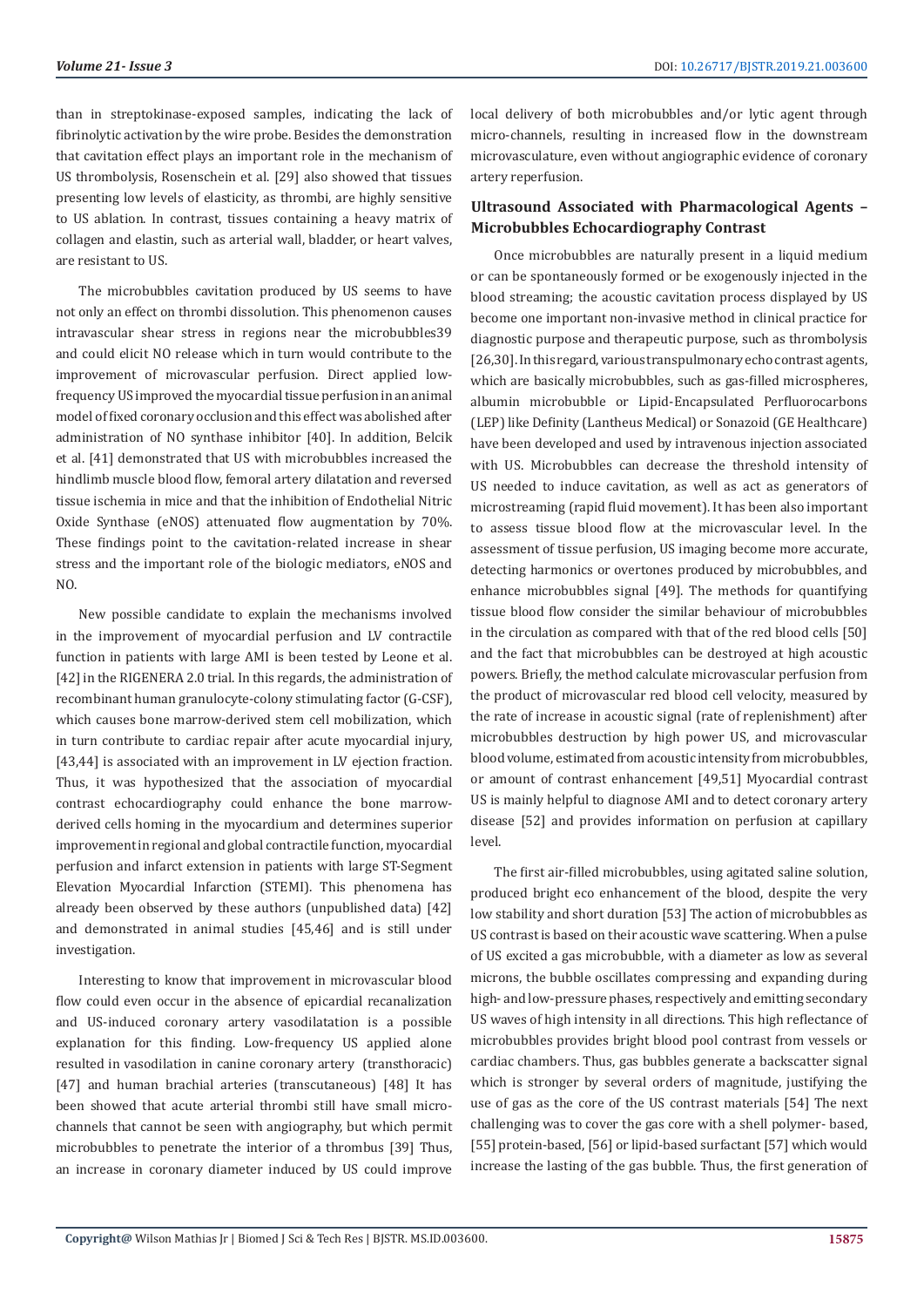US contrast agents (air-filled, shell-coated microbubbles) with extended storage stability and standardization of size was created.

The encapsulation process provided microbubbles size standardization and increased their stability, becoming possible intravenous application. The first encapsulated microbubble agent (Albunex) was formed by sonication of 5% human serum albumin and was approved for human use by the US FDA in 1994.49 One year later, Tachibana & Tachibana [26] tested the potential of these albumin air-filled microbubbles to lower the threshold of US induced acoustic cavitation and accelerate thrombolysis in vitro when associated or not with urokinase. In fact, albumin microbubbles induced further acceleration of thrombolysis by US energy. Although the air-filled encapsulated microbubbles provide transpulmonary passage they were not very stable and were destroyed by losing gas during transit to the systemic circulation following intravenous injection, resulting in a decrease in contrast enhancement [58].

The production of microbubbles contrast agents must consider many factors that has influence on their signal and action, such as compressibility and density of the gas, viscosity and density of the surrounding medium, frequency and power of US applied, bubble size, viscous and elastic damping effects of a shell and the capability of destruction of microbubbles [49,59-62]. The later feature is important for both perfusion imaging protocols and for therapeutic applications [49]. Therefore, an alternative to improve the stability of preformed microbubbles was the modification of the microbubble shell and/or gas content. Authors suggested the development of microbubbles with optimal shell viscoelastic properties to provide better signal-to-noise with low-MI imaging [62]. The application of organic gases, as fluorocarbons and sulphur hexafluoride, which are poorly soluble in biological fluids, presented enhanced stability in vivo. Encapsulation of high-molecularmass gases with lipids, proteins or biopolymers is still used to control their size distribution, and to further improve stability by reducing diffusion and surface tension. The second generation of commercial microbubbles-based US contrast agents is generally filled with perfluorocarbon gas, which present increased lifespan *in vivo* and provides enough time to acquire heart and peripheral organs images [63]. Porter et al. [30] demonstrated the potential of the US contrast agent perfluorocarbon-exposed sonicated dextrose albumin microbubbles to enhance the thrombolysis effectiveness of low-frequency US in vitro and to provide a reduction in the dosage of thrombolytic agents for treating thrombosis.

Of note is that different types of microbubbles can present different responses on lysis. In this regard, Mizushige et al. [64] studied 3 different gaseous microbubbles (sonicated 5% albumin microbubbles, Ø 3–5 µm; SH-U508A, Ø 2-4 µm and DDFP emulsion - 2% dodecafluoropentane, Ø 3-8 µm) and verified their effect on accelerating in vitro thrombolysis by US and tPA (Tisokinase). Weight reduction of the thrombus was greatest in the DDFP Group. This group also presented the longest persistence of the microbubbles and greatest change in multiple cavity formation, observed histopathologically. Interestingly, the efficacy of DDFP without thrombolytic agents was previous described and the authors [65] demonstrated that 2% DDFP emulsion in combination with transcutaneous US recanalized angiographically 73% of rabbit thrombosed iliofemoral arteries (TIMI grade II or III flow). This study shows that DDFP, a second generation US contrast agent, can enhance the clot-disruption effect of transcutaneous US in both in vitro and *in vivo* experiments.

For clinic use, especially in patients, it is important to have in mind the commercially produced contrast agents. Lindner [49] presents a partial list illustrating different composition strategies for contrast agents. Currently, the American Society of Echocardiography updated its Guideline on Clinical Applications of Ultrasonic Enhancing Agents in Echocardiography [66] and describes 3 commercially available US enhancing agents approved by the United States food and drug administration: Lumason (sulfur hexafluoride lipid-type A microspheres); Definity (perflutren lipid microsphere) and Optison (perflutren protein type-A microspheres). All these microbubbles contain an inert biocompatible high-molecular weight gas, and are encapsulated with a lipid or protein shell and are designed for Left Ventricular (LV) cavity opacification during echocardiography. According to the American Society of Echocardiography Guideline, microbubbles allow to better define the blood pool improving the identification of endocardial borders for assessment of LV systolic function and regional wall motion [66].

 In addition, based on significant scientific literature support, its use has been also recommended for myocardial perfusion, to assess tissue blood flow at the microvascular level and coronary blood flow reserve, pediatric and vascular applications, and during stress echocardiography [66-69]. Microbubbles persist exclusively within the intravascular space, and their existence within any myocardial territory denotes the status of microvascular perfusion within that area [70]. Thus, in cardiovascular practice, microbubbles associated with US have been applied to non-invasively detect LV systolic function, coronary artery disease, to diagnose AMI and to differentiate viable myocardium from scar [69,71-73]. Although not yet recommended by the echocardiography guideline, US contrast agents have been infused intravenously with the purpose of treatment of thrombosis as a reperfusion therapy. This strategy has the potential of dissolving thrombi and not only restores epicardial coronary blood flow but importantly cause reperfusion at microcirculatory level. The results related to this therapeutic application show already important clinical outcomes and are presented in the next topic in this review, especially to treat AMI.

# **Clinical Results for Ultrasound Associated with Microbubbles as Therapeutic Strategy**

AMI is still an important public health problem worldwide and STEMI constitute a high part of the all AMI. In this matter, it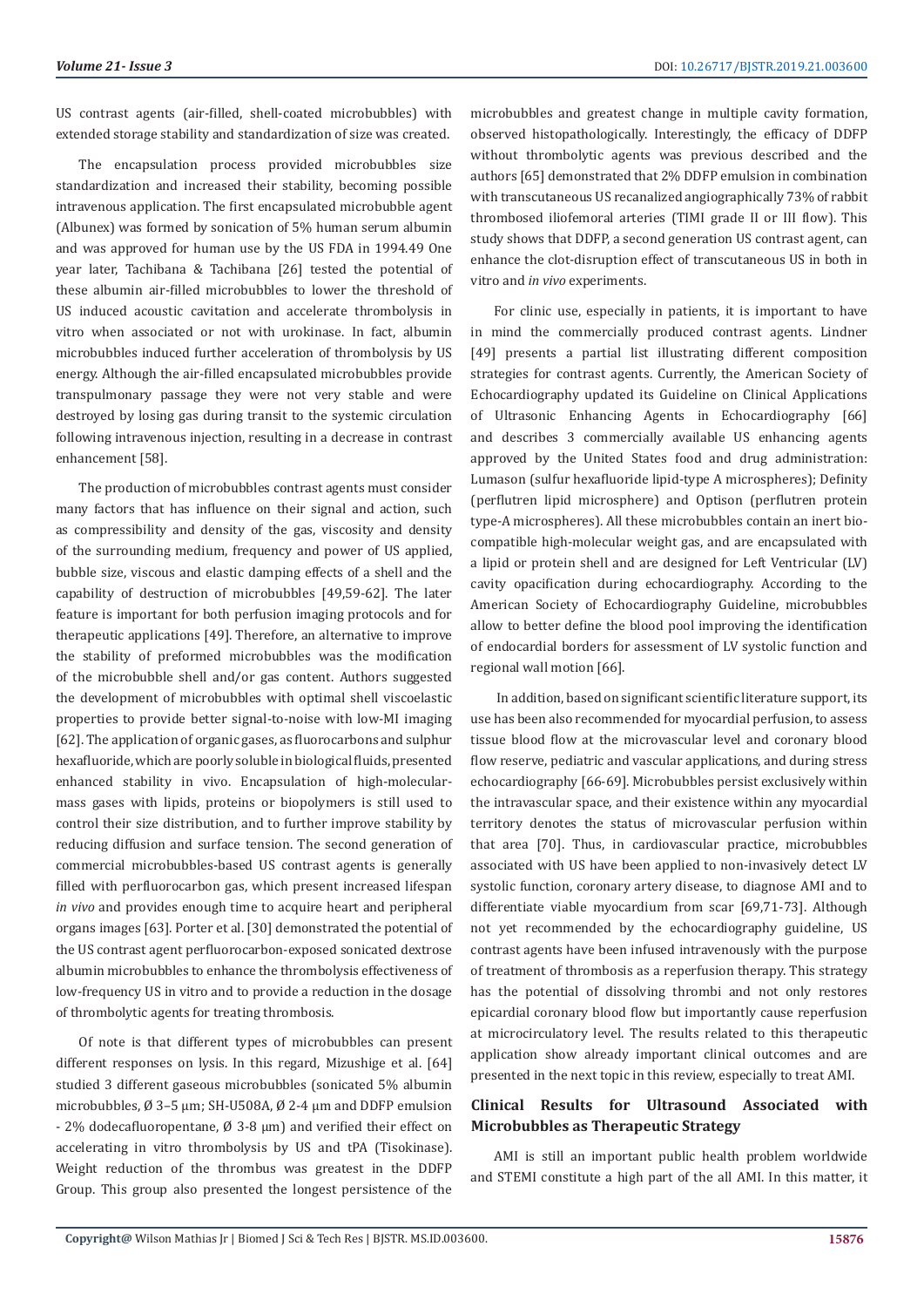is highly recommended to find new strategies to lead to a better outcome in patients suffering of heart disease or presenting for the first time a cardiac event. First, intravenous injections or infusions of perfluorocarbon-exposed sonicated dextrose albumin microbubbles were used in patients with AMI and demonstrated to be very effective to show a persistent contrast defect in the infarct zone following restoration of TIMl grade 3 flow in the infarct vessel which identified patients likely to have deterioration in both regional and global systolic functions [74]. After that, the studies evidenced the success of the US contrast agent technique to open vessels in animal models of acutely thrombosed vessels and AMI [38,39,75]. More recently, this intervention has been for the first time applied for clinical investigation in human. Mathias et al. [12] showed that transthoracic diagnostic high–Mechanical Index (MI) US associated with microbubbles applied in patients with STEMI before invasive percutaneous coronary intervention (PCI) increased the early recanalization rate of the culprit coronary artery to nearly 60% and led to a medium term (6 months) lower LV dysfunction when compared with patients who received PCI only.

More specifically, TIMI-flow grade 2 or 3 recanalization on the angiogram after the initial US treatment, prior to PCI was seen in 60% of the 20 high-MI treated patients, in 10% of the 10 low-MI treated patients and in 23% of the 70 patients treated with PCI only. Microvascular obstruction was lower in high-MI + PCI treated patients, translating in higher improvement myocardial perfusion score index. It is important to note that short-pulse duration (5 µs) of the high-MI treatment was more effective than long-pulse duration (20 µs) to epicardial recanalization prior to PCI (80% versus 40% of the patients, respectively), implying in the maintenance of the same software characteristics used for diagnostic imaging and reducing the possibility of unwanted bioeffects related to prolonged microbubbles cavitation [76] These results are extremely important because of the earlier epicardial recanalization and their beneficial effects at the microvascular level.

More recently, the clinical consequence of the lower microvascular obstruction after diagnostic US-guided cavitation of intravenously administered microbubbles during STEMI was reported. First, in animal model, the authors observed beneficial microvascular effects of US plus microbubbles (short-pulse duration) even without epicardial recanalization, which resulted in improvements in function within the risk area.77 The results suggest that US-induced improvements in microvascular flow during STEMI are not dependent on restoration of anterograde flow in the thrombosed coronary artery and are probably the induction of collateral flow by US-mediated destruction of microbubbles. Recently, the same group conducted the first prospective randomized human study examining the effect of high-MI impulses during a microbubble infusion (sonothrombolysis) in STEMI patients treated with PCI.13 The authors observed angiographic recanalization in 48% of high-MI PCI patients compared with 20% in PCI only patients. Importantly, infarct size measured by

magnetic resonance imaging and LV ejection fraction increased immediately after PCI, remaining higher at six months in the high-MI patients. The clinical application of transthoracic US contrast or sonothrombolysis was recently extended for the first time to treat pulmonary embolism and successful recanalization of thrombotic occlusion in pulmonary artery stent in human was reported [78].

### **Ultrasound Characteristics**

The description of ultrasonic frequency and its desired bioeffect when used for therapy without microbubbles infusion was well presented by Siegel et al. [35] Basically, the ultrasonic frequency range stretches from around 20 kHz (0.02 MHz) up to many megahertz, varying from about 20 kHz (0.02 MHz) to 3 MHz. In the higher (MHz) range spectrum, low power sound (low energy) will be generated and no chemical reactions are induced. Thus, low-power US in the 2-10 MHz range is employed for diagnostic purpose because sound of such low intensity does not cause any permanent chemical changes in the medium through which it passes. On contrary, at the lower frequencies (just above 0.02 MHz) much higher power can be generated, leading to cavitation in the medium through which it passes, and consequently the potential to cause chemical changes [35].

Thus, the traditional definition of high-power US relies on US frequency range between 0.02 and 0.1 MHz (20 and 100 KHz) and was the range of operation of the majority US generators and was used for treatment of arterial thrombi in recent past. Moreover, the size of microbubbles generated by US during cavitation is inversely proportional to US frequency. Low-frequency US produces large bubbles that in turn produce greater force during their vibration and implosion compared to small bubbles produced at high-frequency US. As US frequency is increased, more power is necessary to produce cavitation [31]. The intensity of the collapsing force is greatly diminished at >1 MHz, and cavitation cannot be produced at all at >2.5 MHz. When higher frequency are used as did in the study of MIZUSHIGE et al. [64] (10-MHz frequency and 1.02 W/ cm2 intensity) compared with others [11,24,34] (45 kHz–1 MHz), smaller change on acoustic pressure will occur and would reduce the US-induced cavitation phenomenon and mechanical damage produced by microbubble streaming will play more important role.

More recently, with the use of microbubbles echocardiography contrast agents, the US frequency range is around 1 to 2 MHz and it is also important consider the combination of the Mechanical Index (MI) that is the power of the US wave. On Table 1 we see some important characteristics of US applied in past and current studies with the purpose of treatment of arterial occlusion and AMI. Additionally, to prevent undesired effects related to thermal and cavitational bio-effects, attention should be given to the temporal average intensities, peak acoustic pressure and related sound frequency, respectively [35,79]. Considering several important factors upon the thrombolytic effect of microbubbles and US, Chen et al. tested the thrombolytic effect of microbubbles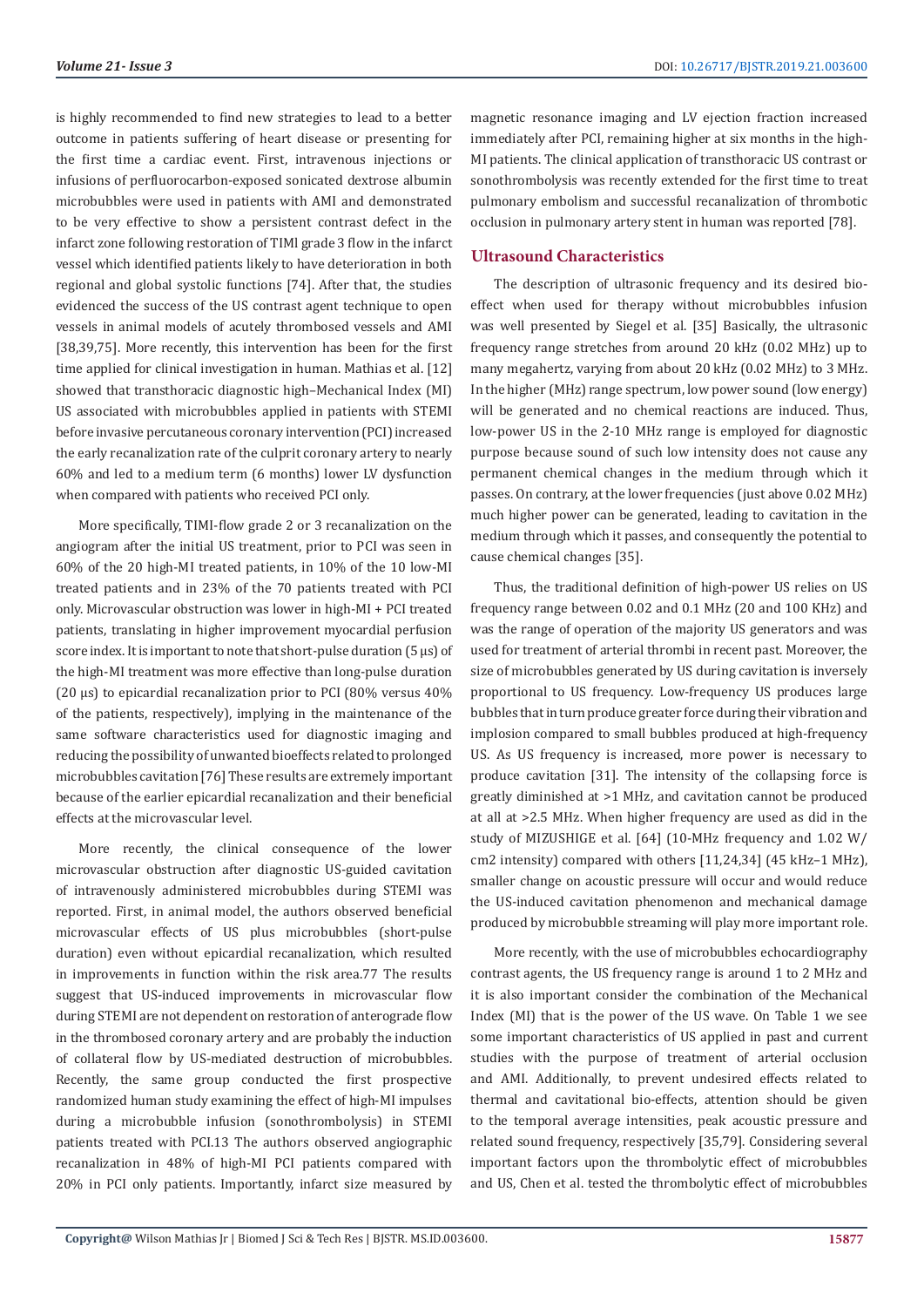(perfluorobutane gas lipid-encapsulated) via cavitation, with long US pulses (5 ms) exposure at various acoustic pressures (0.25, 0.5, 1.0 and 1.5 MPa) and microbubbles concentration (2 x 106, 2 x 107 and 2 x 108 MBs/mL). This study was conducted motived by

the findings that long US tone bursts (up to 5,000 cycles) at high acoustic pressures enhanced the thrombolytic effect in an *in vitro* flow model [80]. Cavitation detection confirmed continued, albeit diminishing, acoustic activity throughout the 5 ms US excitation.

**Table 1:** US characteristics in studies of artery occlusion and acute myocardial infarction.

| <b>Study</b>                                                      | <b>Model</b>                                                                                                                | <b>Lesion location</b>                                                                                                           | <b>Micro</b>                                          | US tech-<br>nique                                                                                          | <b>US</b> probe<br>Diam-         | Frequen-<br>cy                                                                                                                                   | Power<br>(MI)                                                                                      | <b>Pulse</b><br>duration<br>/ Total                                                                                                                                           | <b>FR</b>                                   | <b>US mode</b>                                                                                                    |
|-------------------------------------------------------------------|-----------------------------------------------------------------------------------------------------------------------------|----------------------------------------------------------------------------------------------------------------------------------|-------------------------------------------------------|------------------------------------------------------------------------------------------------------------|----------------------------------|--------------------------------------------------------------------------------------------------------------------------------------------------|----------------------------------------------------------------------------------------------------|-------------------------------------------------------------------------------------------------------------------------------------------------------------------------------|---------------------------------------------|-------------------------------------------------------------------------------------------------------------------|
|                                                                   |                                                                                                                             |                                                                                                                                  | <b>bubbles</b>                                        |                                                                                                            | eter/<br>lenght                  |                                                                                                                                                  |                                                                                                    | time                                                                                                                                                                          |                                             |                                                                                                                   |
| Siegel RJ<br>et al. [19]<br>Circulation<br>1994                   | In vivo<br>study:19<br>symptomatic<br>patients with<br>obstructive<br>single-vessel<br>coronary ar-<br>tery disease         | 42%-proximal<br>or mid left ante-<br>rior descending<br>coronary artery;<br>58%-midportion<br>of the right coro-<br>nary artery. |                                                       | Cathe-<br>ter-de-<br>livered                                                                               | 4.6F/                            | Low-fre-<br>quency:<br>19.5 KHz<br>(0.195)<br>MHz)<br>(19.500)<br>cycles /<br>sec)                                                               | 16 <sub>to</sub><br>20W                                                                            |                                                                                                                                                                               |                                             | 15-second<br>bursts, with<br>a 5-second<br>off-time. Pulsed<br>mode with 50%<br>duty cycle of 30<br>milliseconds. |
| Steffen W<br>et al. [18]<br>Circulation<br>Suppl I<br>1995        | Calcified and<br>thrombosed<br>coronary<br>lesions                                                                          | 50%-left anterior<br>descending coro-<br>nary artery; 20%<br>- left circumflex;<br>30%-right coro-<br>nary artery.               |                                                       | Ultra-<br>sound<br>angio-<br>plasty                                                                        | $1.2 \text{ mm}$<br>or 1.7<br>mm | 19.5 KHz<br>(0.195)<br>MHz)                                                                                                                      |                                                                                                    |                                                                                                                                                                               |                                             |                                                                                                                   |
| Xie F et al.<br>$[39]$ JACC<br>Cardiovasc<br>Imaging<br>2009      | Canine<br>model OBS:<br>Intravascular<br>cavitational<br>activity was<br>detected<br>when an MI<br>of $0.5$ was<br>applied. | thrombotic occlu-<br>sion on femoral<br>artery                                                                                   | MRX-801                                               | Diagnos-<br>ticultra-<br>sound<br>system<br>on phan-<br>tom                                                | 4C1<br>trans-<br>ducer           | 20 MHz<br>Pulse<br>repetition<br>frequency<br>$-5$ KHz                                                                                           | $1)$ Low-<br>$\overline{MI}$ (<0.5)<br>(2.0)<br>MHz)<br>2) High-<br>MI(1.9)<br>(1.5)<br>MHz)       | in vivo<br>studies:<br>High-MI<br>impulses:<br>(7-cycle<br>pulse<br>length)<br>$(5 \text{ to } 7 \text{ s})$<br>Up to 45<br>minutes                                           |                                             | 1) Continuous<br>2) Intermittent                                                                                  |
| Xie F. et al.<br>$[77]$<br>I Am Soc<br>Echocar-<br>diogr 2011     | Acute<br>thrombotic<br>coronary<br>occlusion<br>created in<br>pigs                                                          | left anterior<br>descending coro-<br>nary artery                                                                                 | Lipid<br>encapsul.<br>formulation<br>$(MRX-801)$      | Guided<br>diagnos-<br>tic ultra-<br>sound                                                                  | 3D trans-<br>ducer               | 1.6 MHz                                                                                                                                          | High-MI<br>(1.2)                                                                                   | Total time<br>$= 30$ min                                                                                                                                                      | 5 Hz/5 s<br>(25)                            | Intermittent                                                                                                      |
| Xie F et<br>al. [75]<br>PlosOne<br>2013                           | Hyperlipid-<br>emic athero-<br>sclerotic pigs                                                                               | Thrombotic<br>occlusion in<br>mid-left anterior<br>descending<br>artery                                                          |                                                       | Guided<br>diagnos-<br>tic ultra-<br>sound<br>Low-MI<br>con-<br>trast-on-<br>ly<br>imaging<br>mode<br>(0.1) |                                  | 1.6 MHz                                                                                                                                          | $1)$ High-<br>MI(2.0)<br>2) High-<br>MI(1.0)                                                       | 1) short<br>pulse (5<br>$\mu$ sec $)$<br>2) long<br>pulse<br>$(20 \mu sec)$<br>Thera-<br>peutic ul-<br>trasound<br>impulses:<br>5 sec Total<br>$= 30$ min                     | 50 Hz                                       | Intermittent                                                                                                      |
| Mathias<br>W Jr. et al.<br>$[12]$<br>J Am Coll<br>Cardiol<br>2016 | Patients with<br>first acute<br>ST-segment<br>elevation<br>myocardial<br>infarction<br>divided in 4<br>groups               | Majority: left an-<br>terior descending<br>coronary artery<br>and left circum-<br>flex coronary<br>artery                        | Perflutren<br>lipid micro-<br>sphere (5%<br>Definity) | Guided<br>diagnos-<br>tic ultra-<br>sound                                                                  |                                  | 1) 1.8<br>MHz<br>2) 1.3<br>MHz<br>3) 1.8<br><b>MHz</b><br>4) 1.8<br>MHz<br>Intervals<br>between<br>HMI<br>impulses<br>varie<br>from 5 to<br>15 s | 1) High-<br>MI(1.1)<br>1.3)<br>2) High-<br>MI(1.3)<br>3) High-<br>MI(1.3)<br>$4)$ Low-<br>MI(0.18) | 1) short-<br>pulse 3 µs<br>$2)$ long-<br>pulse 5 µs<br>3) long<br>pulse 20<br>$\mu s$<br>4) short-<br>pulse 3 µs<br>Total time<br>for all<br>$groups \cong$<br>1 <sub>h</sub> | 1) 25 Hz<br>2) 10 Hz<br>3) 5 Hz<br>4) 25 Hz | Intermittent for<br>all groups                                                                                    |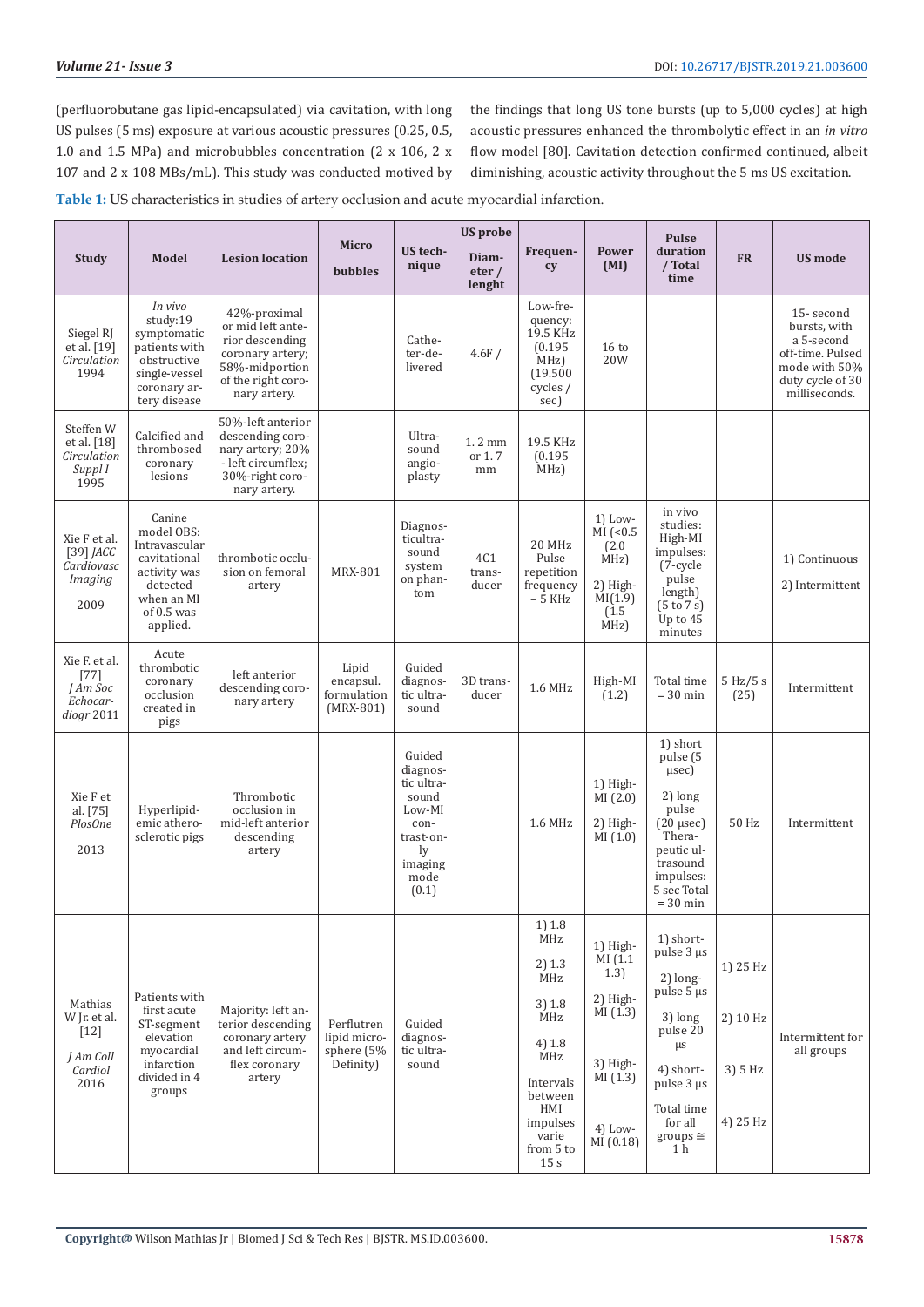| Roos ST et<br>al. [82]<br><b>Ultrasound</b><br>in Med. &<br><b>Biol. 2016</b> | ST-segment<br>elevation<br>myocardial<br>infarction<br>patients.                                              | Right coronary<br>artery, left ante-<br>rior descending<br>and circumflex<br>artery myocardial<br>infarctions | Definity mi-<br>crospheres                              | Guided<br>diagnos-<br>tic ultra-<br>sound | $S5-1$ | $1.6$ MHz                                                        | High-MI<br>(1.3)                                        | long-pulse<br>$20 \mu s$<br>Diagnostic<br>US and<br>thera-<br>peutic<br>US were<br>alternated<br>at the rate<br>of 15 s per<br>imaging<br>mode | 50 Hz    | Intermittent |
|-------------------------------------------------------------------------------|---------------------------------------------------------------------------------------------------------------|---------------------------------------------------------------------------------------------------------------|---------------------------------------------------------|-------------------------------------------|--------|------------------------------------------------------------------|---------------------------------------------------------|------------------------------------------------------------------------------------------------------------------------------------------------|----------|--------------|
| Mathias<br>W Jr. et al.<br>$\lceil 13 \rceil$ J Am<br>Coll Cardiol<br>2019    | Patients with<br>first acute<br>ST-segment<br>elevation<br>myocardial<br>infarction<br>divided in 2<br>groups |                                                                                                               | Perflutren<br>lipid micro-<br>sphere $(5%$<br>Definity) | Guided<br>diagnos-<br>tic ultra-<br>sound |        | 1) 1.8<br>MHz<br>short-<br>pulse<br>2) 1.8<br>MHz LMI<br>$+$ PCI | 1) High-<br>$MI(1.1 -$<br>1.3)<br>$2)$ Low-<br>MI(0.18) | $1$ ) < 5<br>usec<br>Total time<br>$\approx$ 50 min<br>High-MI<br>impulses<br>applied<br>for 10 sec<br>intervals<br>repeatedly                 | 1) 25 Hz | Intermittent |

Note: MI = Mechanical Index

Thus, microbubbles or their daughters survive as clusters that persist and continue to oscillate with large amplitude. Inertial cavitation dose, as a measure of therapeutic potential, increased with acoustic pressure and microbubbles concentration. The authors suggested that for therapies such as sonothrombolysis within the inertial cavitation regime, long pulses with durations of 100 cycles (0.1 ms) or longer could be used to harvest the therapeutic effect conferred by remnant bubbles as cavitation nuclei to sustain cavitation activity. Wu et al. [81] also regarding the US pulse duration tested, using an in vitro model flow system with occlusive porcine arterial thrombi, the effect of 10-min treatments with two different pulse duration (5 and 20 μs) using a transducer (1.6-MHz center frequency) at a range of MIs (from 0.2 to 1.4) and intermittent impulses delivery to permit microbubble replenishment within the thrombosed vessel.

Percentage thrombus dissolution was significantly higher with 20-μs pulse duration already at the 0.2 and 0.4 MI therapeutic impulses. At higher MI settings and 20-μs pulse duration, percentage thrombus dissolution decreased most likely from high-intensity cavitation shielding of the thrombus. Important to highlight that the pulse duration prolonging on a diagnostic transducer caused improved sonothrombolysis at a lower mechanical index. In animal model, Xie et al. [75] compared short pulse duration (5 µsec) versus long pulse duration (20 µsec) to treat thrombotic occlusion of pig coronary artery and concluded that although short pulse duration guided therapeutic impulses from a diagnostic transducer transiently improved microvascular flow, long pulse duration produced sustained epicardial and microvascular reflow in acute myocardial infarction. Despite results of potentiated sonothrombolysis with longer pulse duration, the studies in humans present different findings. First, Mathias et al. [12] found an effective sonothrombolysis response to treat STEMI patients using short pulse  $(3 \mu s)$  compared with longer pulse durations  $(5 -$ 20 µs), both applied with high-MI (1.1-1.3).

Of importance is the fact that unexpected high incidence of coronary vasoconstriction was observed using sonolysis of long pulse duration and high-MI to treat STEMI patients [82]. This trial (ROMIUS) was aborted after inclusion of 6 patients because three patients experienced coronary vasoconstriction distal to the culprit artery who were unresponsive to nitroglycerin. Thus, the biosafety for the treatment of coronary thrombose applying long pulse duration is still controversy despite the improved microvascular recovery.

Related to the desired MI to enhance microbubbles cavitation and produce thrombolysis, it is already known the linear relationship between the peak negative pressure (kPa) and mechanical indexes. As higher peak negative pressure leads to higher microbubbles cavitation, Xie F. et al. [39] tested whether intermittent high-MI impulses from diagnostic US could dissolve intravascular thrombi using intravenous microbubbles in a canine model. For that, they recorded cavitational activity all the way down from 2.0 to 0.5 MI and observed a fall when an MI of < 0.5 was applied. The authors concluded that intravascular cavitational activity occurs within a deeply located thrombosed vessel when high-MI impulses were applied after the replenishment of the insonified field with microbubbles. The angiographic success rate with intermittent high-MI US was of 79% at 45 min, compared with 30% at this time in the low-MI US alone. More importantly, they showed that a diagnostic transducer has the capability of simultaneously being both the guiding transducer (at a low-MI) and the therapeutic transducer (brief 1.9-MI impulses).

As a final point, intermittent therapeutic US mode will be preferred considering that studies applying therapeutic US in an uninterrupted fashion, [83,84] may have reduced the effectiveness of the microbubbles by prohibiting replenishment of microbubbles within the field of interest that would serve as nuclei for the desired cavitation effect. Considering the results of the studies and although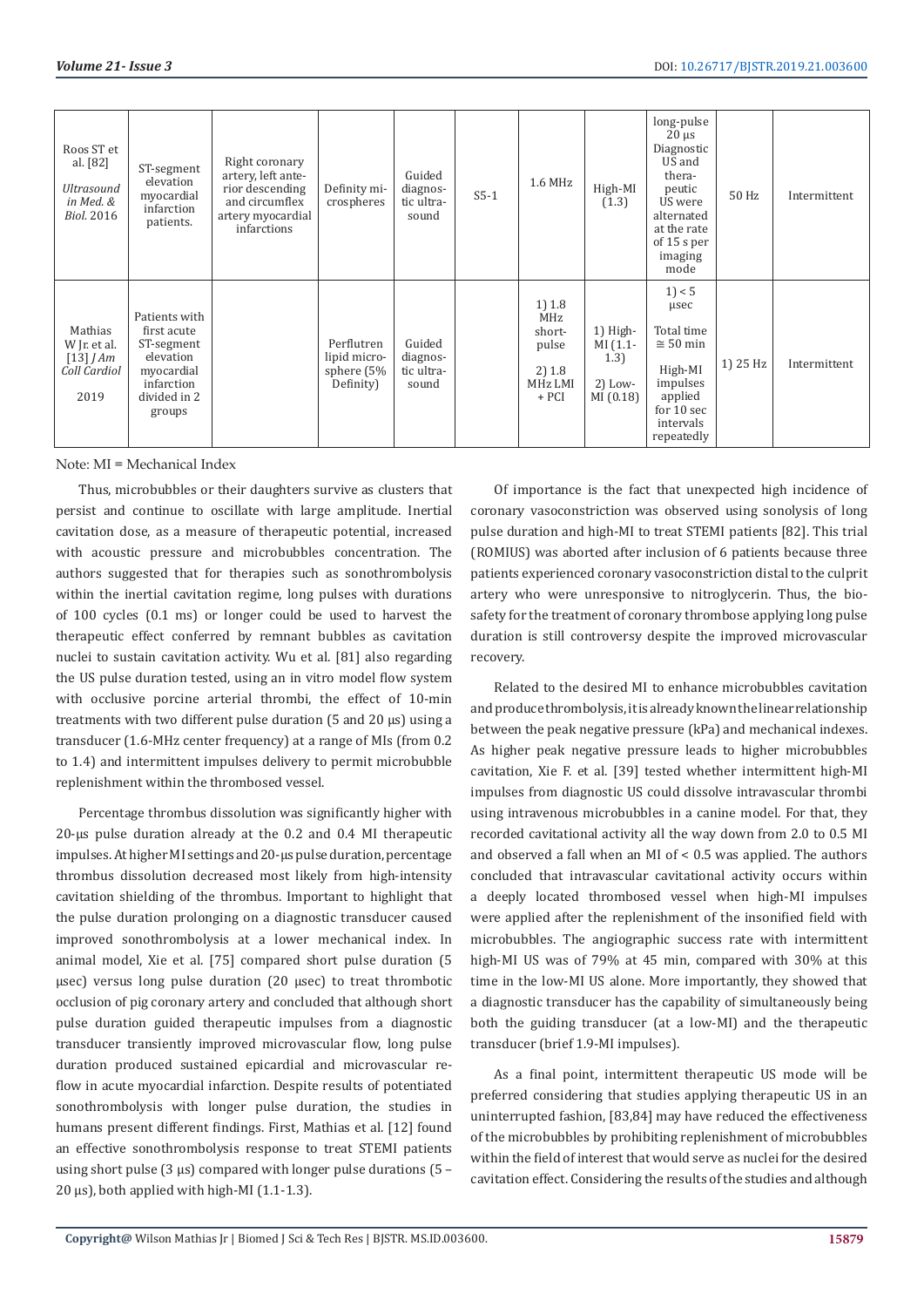knowing that modification of some characteristics of US and even of the microbubbles may potentiate the effect of sonotrombolysis we must keep in mind that undesirable bio-effects should be avoided in the treatment of patients. It seems that additional studies may still bring relevant information to find the ideal pulse duration or MI or other characteristic in order to maximize the bio-effects without causing serious harm to the patient.

#### **References**

- 1. [Lew AS, Hod H, Cercek B, Shah PK, Ganz W \(1987\) Mortality and](https://www.ncbi.nlm.nih.gov/pubmed/3812217)  [morbidity rates of patients older and younger than 75 years with acute](https://www.ncbi.nlm.nih.gov/pubmed/3812217)  [myocardial infarction treated with intravenous streptokinase. Am J](https://www.ncbi.nlm.nih.gov/pubmed/3812217)  [Cardiol 59\(1\): 1-5.](https://www.ncbi.nlm.nih.gov/pubmed/3812217)
- 2. [Gore JM, Sloan M, Price TR, Randall AM, Bovill E \(1991\) Intracerebral](https://www.ncbi.nlm.nih.gov/pubmed/1899364)  [hemorrhage, cerebral infarction, and subdural hematoma after acute](https://www.ncbi.nlm.nih.gov/pubmed/1899364)  [myocardial infarction and thrombolytic therapy in the Thrombolysis](https://www.ncbi.nlm.nih.gov/pubmed/1899364)  [in Myocardial Infarction Study. Thrombolysis in Myocardial Infarction,](https://www.ncbi.nlm.nih.gov/pubmed/1899364)  [Phase II, pilot and clinical trial. Circulation 83\(2\): 448-459.](https://www.ncbi.nlm.nih.gov/pubmed/1899364)
- 3. [Shifrin EG, Anner H, Levy P, Milgalter E \(1985\) Arterio-venous fistula in](https://www.ncbi.nlm.nih.gov/pubmed/3997976)  [the lower limb in consequence of Fogarty balloon catheter embolectomy.](https://www.ncbi.nlm.nih.gov/pubmed/3997976)  [Case report and review of the literature. J Cardiovasc Surg \(Torino\)](https://www.ncbi.nlm.nih.gov/pubmed/3997976)  [26\(3\): 310-313.](https://www.ncbi.nlm.nih.gov/pubmed/3997976)
- 4. [Trubestein G, Engel C, Etzel F, Sobbe A, Cremer H, et al. \(1976\)](https://www.ncbi.nlm.nih.gov/pubmed/1071713)  [Thrombolysis by ultrasound. Clin Sci Mol Med Suppl 3: 697s-698s.](https://www.ncbi.nlm.nih.gov/pubmed/1071713)
- 5. [Trubestein G \(1978\) Removal of intravascular thrombi by means of](https://www.ncbi.nlm.nih.gov/pubmed/640559)  [ultrasonics. Experimental study with a new method and its clinical use.](https://www.ncbi.nlm.nih.gov/pubmed/640559)  [Fortschr Med 96\(14\): 755-760.](https://www.ncbi.nlm.nih.gov/pubmed/640559)
- 6. [Hong AS, Chae JS, Dubin SB, Lee S, Fishbein MC, et al. \(1990\) Ultrasonic](https://www.ncbi.nlm.nih.gov/pubmed/2382618)  [clot disruption: an in vitro study. Am Heart J 120\(2\): 418-422.](https://www.ncbi.nlm.nih.gov/pubmed/2382618)
- 7. [Ariani M, Fishbein MC, Chae JS, Sadeghi H, Michael AD \(1991\) Dissolution](https://www.ncbi.nlm.nih.gov/pubmed/1914107)  [of peripheral arterial thrombi by ultrasound. Circulation 84\(4\): 1680-](https://www.ncbi.nlm.nih.gov/pubmed/1914107) [1688.](https://www.ncbi.nlm.nih.gov/pubmed/1914107)
- 8. [Rosenschein U, Bernstein JJ, DiSegni E, Kaplinsky E, Bernheim J \(1990\)](https://www.ncbi.nlm.nih.gov/pubmed/2137480)  [Experimental ultrasonic angioplasty: disruption of atherosclerotic](https://www.ncbi.nlm.nih.gov/pubmed/2137480)  plaques and thrombi *in vitro* [and arterial recanalization in vivo. J Am](https://www.ncbi.nlm.nih.gov/pubmed/2137480)  [Coll Cardiol 15\(3\): 711-717.](https://www.ncbi.nlm.nih.gov/pubmed/2137480)
- 9. [Steffen W, Fishbein MC, Luo H, Lee DY, Nita H \(1994\) High intensity,](https://www.ncbi.nlm.nih.gov/pubmed/7930293)  [low frequency catheter-delivered ultrasound dissolution of occlusive](https://www.ncbi.nlm.nih.gov/pubmed/7930293)  [coronary artery thrombi: an in vitro and](https://www.ncbi.nlm.nih.gov/pubmed/7930293) *in vivo* study. J Am Coll Cardiol [24\(6\): 1571-1579.](https://www.ncbi.nlm.nih.gov/pubmed/7930293)
- 10. [Siegel RJ, Don Michael TA, Fishbein MC, Bookstein J, Adler L \(1990\)](https://www.ncbi.nlm.nih.gov/pubmed/2299075) *In vivo* [ultrasound arterial recanalization of atherosclerotic total occlusions. J](https://www.ncbi.nlm.nih.gov/pubmed/2299075)  [Am Coll Cardiol 15\(2\): 345-351.](https://www.ncbi.nlm.nih.gov/pubmed/2299075)
- 11. [Rosenschein U, Roth A, Rassin T, Basan S, Laniado S \(1997\) Analysis](https://www.ncbi.nlm.nih.gov/pubmed/9118507)  [of coronary ultrasound thrombolysis endpoints in acute myocardial](https://www.ncbi.nlm.nih.gov/pubmed/9118507)  [infarction \(ACUTE trial\). Results of the feasibility phase. Circulation](https://www.ncbi.nlm.nih.gov/pubmed/9118507)  [95\(6\): 1411-1416.](https://www.ncbi.nlm.nih.gov/pubmed/9118507)
- 12. [Mathias W, Tsutsui JM, Tavares BG, Xie F, Aguiar MO \(2016\) Diagnostic](https://www.ncbi.nlm.nih.gov/pubmed/27230046)  [Ultrasound Impulses Improve Microvascular Flow in Patients with](https://www.ncbi.nlm.nih.gov/pubmed/27230046)  STEMI Receiving Intravenous Microbubbles. J Am Coll Cardiol 67(21): [2506-2515.](https://www.ncbi.nlm.nih.gov/pubmed/27230046)
- 13. [Mathias W, Tsutsui JM, Tavares BG, Fava AM, Aguiar MOD, et al. \(2019\)](https://www.ncbi.nlm.nih.gov/pubmed/30894317)  [Sonothrombolysis in ST-segment Elevation Myocardial Infarction](https://www.ncbi.nlm.nih.gov/pubmed/30894317)  [Treated with Primary Percutaneous Coronary Intervention. J Am Coll](https://www.ncbi.nlm.nih.gov/pubmed/30894317)  [Cardiol 73\(22\): 2832-2842.](https://www.ncbi.nlm.nih.gov/pubmed/30894317)
- 14. [Hamm CW, Reimers J, Koster R, Terres W, Stiel GM \(1994\) Coronary](https://www.ncbi.nlm.nih.gov/pubmed/11177715)  [ultrasound thrombolysis in a patient with acute myocardial infarction.](https://www.ncbi.nlm.nih.gov/pubmed/11177715)  [Lancet 343\(1\): 605-606.](https://www.ncbi.nlm.nih.gov/pubmed/11177715)
- 15. [Siegel RJ, Cumberland DC, Myler RK, DonMichael TA \(1989\) Percutaneous](https://www.ncbi.nlm.nih.gov/pubmed/2571012)  [ultrasonic angioplasty:initial clinical experience. Lancet 2: 772-774.](https://www.ncbi.nlm.nih.gov/pubmed/2571012)
- 16. [Rosenschein U, Rozenszajn LA, Kraus L, Marboe CC, Watkins JF \(1991\)](https://www.ncbi.nlm.nih.gov/pubmed/2040050) [Ultrasonic angioplasty in totally occluded peripheral arteries. Initial](https://www.ncbi.nlm.nih.gov/pubmed/2040050) [clinical, histological, and angiographic results. Circulation 83\(6\): 1976-](https://www.ncbi.nlm.nih.gov/pubmed/2040050) [1986.](https://www.ncbi.nlm.nih.gov/pubmed/2040050)
- 17. [Siegel RJ, Gaines P, Crew JR, Cumberland DC \(1993\) Clinical trial of](https://www.ncbi.nlm.nih.gov/pubmed/8335818) [percutaneous peripheral ultrasound angioplasty. J Am Coll Cardiol](https://www.ncbi.nlm.nih.gov/pubmed/8335818) [22\(2\): 480-488.](https://www.ncbi.nlm.nih.gov/pubmed/8335818)
- 18. Steffen W, Bertrand ME, Hamm CW, de Scheerder I, Lablanche JM (1995) C. Multicenter Experience with Therapeutic Ultrasound Coronary Angioplasty in Symptomatic Patients. Circulation Supplement I 92: 1570.
- 19. [Siegel RJ, Gunn J, Ahsan A, Fishbein MC, Bowes RJ, et al. \(1994\) Use](https://www.ahajournals.org/doi/abs/10.1161/01.cir.89.4.1587) [of therapeutic ultrasound in percutaneous coronary angioplasty.](https://www.ahajournals.org/doi/abs/10.1161/01.cir.89.4.1587) [Experimental in vitro studies and initial clinical experience. Circulation](https://www.ahajournals.org/doi/abs/10.1161/01.cir.89.4.1587) [89: 1587-1592.](https://www.ahajournals.org/doi/abs/10.1161/01.cir.89.4.1587)
- 20. [Hamm CW, Steffen W, Terres W, de Scheerder I, Reimers J \(1997\)](https://www.ncbi.nlm.nih.gov/pubmed/9230160) [Intravascular therapeutic ultrasound thrombolysis in acute myocardial](https://www.ncbi.nlm.nih.gov/pubmed/9230160) [infarctions. Am J Cardiol 80\(2\): 200-204.](https://www.ncbi.nlm.nih.gov/pubmed/9230160)
- 21. Hamm CW, Steffen W, Reimers J, Terres W (1995) Ultrasound Induced Thrombolysis in Patients with Acute Myocardial Infarctions. Circulation Supplement I p. 92.
- 22. [Tachibana K \(1992\) Enhancement of fibrinolysis with ultrasound energy.](https://www.ncbi.nlm.nih.gov/pubmed/1627877) [J Vasc Interv Radiol 3\(2\): 299-303.](https://www.ncbi.nlm.nih.gov/pubmed/1627877)
- 23. [Lauer CG, Burge R, Tang DB, Bass BG, Gomez ER \(1992\) Effect of](https://www.ncbi.nlm.nih.gov/pubmed/1394932) [ultrasound on tissue-type plasminogen activator-induced thrombolysis.](https://www.ncbi.nlm.nih.gov/pubmed/1394932) [Circulation 86\(4\): 1257-1264.](https://www.ncbi.nlm.nih.gov/pubmed/1394932)
- 24. <https://www.ncbi.nlm.nih.gov/pubmed/8498294>
- 25. Kudo S (1989) Thrombolysis with ultrasound effect. Tokyo Jikeikai Med J 104: 1005-1112.
- 26. [Tachibana K, Tachibana S \(1995\) Albumin microbubble echo-contrast](https://www.ncbi.nlm.nih.gov/pubmed/7648659) [material as an enhancer for ultrasound accelerated thrombolysis.](https://www.ncbi.nlm.nih.gov/pubmed/7648659) [Circulation 92\(5\): 1148-1150.](https://www.ncbi.nlm.nih.gov/pubmed/7648659)
- 27. [Porter TR \(2009\) The utilization of ultrasound and microbubbles for](https://www.ncbi.nlm.nih.gov/pubmed/19541670) [therapy in acute coronary syndromes. Cardiovasc Res 83\(4\): 636-642.](https://www.ncbi.nlm.nih.gov/pubmed/19541670)
- 28. [Philippe F, Drobinski G, Bucherer C, Ankri A, Lacombe C \(1993\) Effects](https://www.ncbi.nlm.nih.gov/pubmed/8448804) [of ultrasound energy on thrombi in vitro. Cathet Cardiovasc Diagn 28\(2\):](https://www.ncbi.nlm.nih.gov/pubmed/8448804) [173-178.](https://www.ncbi.nlm.nih.gov/pubmed/8448804)
- 29. [Rosenschein U, Frimerman A, Laniado S, Miller HI \(1994\) Study of the](https://www.ncbi.nlm.nih.gov/pubmed/7977102) [mechanism of ultrasound angioplasty from human thrombi and bovine](https://www.ncbi.nlm.nih.gov/pubmed/7977102) [aorta. Am J Cardiol 74\(12\): 1263-1266.](https://www.ncbi.nlm.nih.gov/pubmed/7977102)
- 30. [Porter TR, LeVeen RF, Fox R, Kricsfeld A, Xie F \(1996\) Thrombolytic](https://www.ncbi.nlm.nih.gov/pubmed/8892768) [enhancement with perfluorocarbon-exposed sonicated dextrose](https://www.ncbi.nlm.nih.gov/pubmed/8892768) [albumin microbubbles. Am Heart J 132\(5\): 964-968.](https://www.ncbi.nlm.nih.gov/pubmed/8892768)
- 31. [Luo H, Nishioka T, Fishbein MC, Cercek B, Forrester JS \(1996\)](https://www.ncbi.nlm.nih.gov/pubmed/8772701) [Transcutaneous ultrasound augments lysis of arterial thrombi in vivo.](https://www.ncbi.nlm.nih.gov/pubmed/8772701) [Circulation 94\(4\): 775-778.](https://www.ncbi.nlm.nih.gov/pubmed/8772701)
- 32. [Steffen W, Siegel RJ \(1993\) Ultrasound angioplasty--a review. J Interv](https://www.ncbi.nlm.nih.gov/pubmed/10150989) [Cardiol 6\(1\): 77-88.](https://www.ncbi.nlm.nih.gov/pubmed/10150989)
- 33. [Kornowski R, Meltzer RS, Chernine A, Vered Z, Battler A \(1994\) Does](https://www.ncbi.nlm.nih.gov/pubmed/8281667) [external ultrasound accelerate thrombolysis? Results from a rabbit](https://www.ncbi.nlm.nih.gov/pubmed/8281667) [model. Circulation 89\(1\): 339-344.](https://www.ncbi.nlm.nih.gov/pubmed/8281667)
- 34. [Blinc A, Francis CW, Trudnowski JL, Carstensen EL \(1993\)](https://www.ncbi.nlm.nih.gov/pubmed/8490172) [Characterization of ultrasound-potentiated fibrinolysis in vitro. Blood](https://www.ncbi.nlm.nih.gov/pubmed/8490172) [81\(10\): 2636-2643.](https://www.ncbi.nlm.nih.gov/pubmed/8490172)
- 35. [Siegel RJ \(1995\) Ultrasound Angioplasty. In Siegel RJ \(Eds.\), Kluwer](https://www.springer.com/gp/book/9780792337225) [Academic Publishers, 1995.](https://www.springer.com/gp/book/9780792337225)
- 36. [Goldman DE, Lepeschkin WW \(1952\) Injury to living cells in standing](https://www.ncbi.nlm.nih.gov/pubmed/12999967) [sound waves. J Cell Comp Physiol 40\(2\): 255-268.](https://www.ncbi.nlm.nih.gov/pubmed/12999967)
- 37. [Phenix CP, Togtema M, Pichardo S, Zehbe I, Curiel L \(2014\) High intensity](https://www.ncbi.nlm.nih.gov/pubmed/24735765) [focused ultrasound technology, its scope and applications in therapy and](https://www.ncbi.nlm.nih.gov/pubmed/24735765) [drug delivery. J Pharm Pharm Sci 17\(1\): 136-153.](https://www.ncbi.nlm.nih.gov/pubmed/24735765)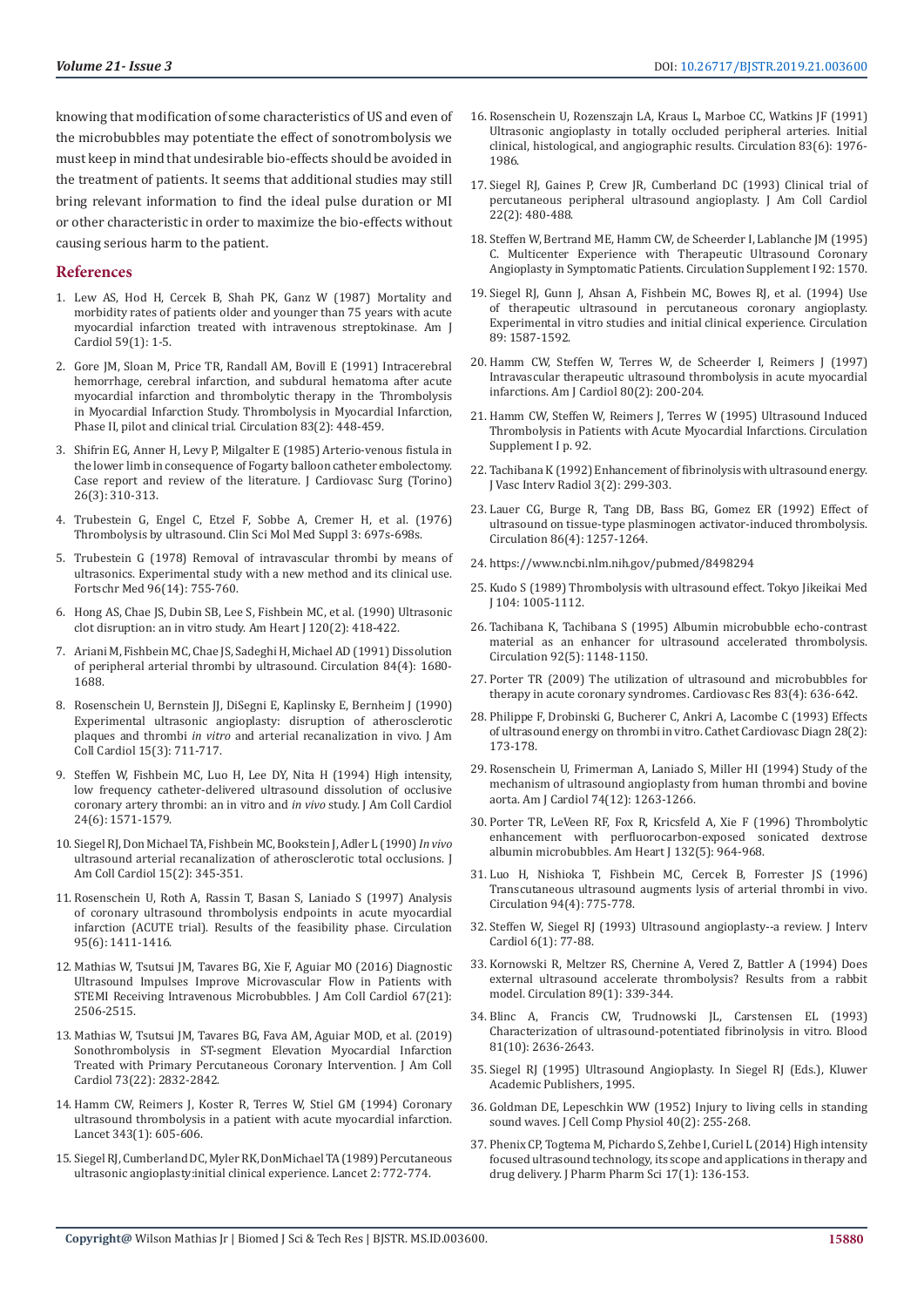- 38. [Chen X, Leeman JE, Wang J, Pacella JJ, Villanueva FS \(2014\) New insights](https://www.ncbi.nlm.nih.gov/pubmed/24139920)  [into mechanisms of sonothrombolysis using ultra-high-speed imaging.](https://www.ncbi.nlm.nih.gov/pubmed/24139920)  [Ultrasound Med Biol 40\(1\): 258-262.](https://www.ncbi.nlm.nih.gov/pubmed/24139920)
- 39. [Xie F, Lof J, Everbach C, He A, Bennett RM \(2009\) Treatment of acute](https://www.ncbi.nlm.nih.gov/pubmed/19580735)  [intravascular thrombi with diagnostic ultrasound and intravenous](https://www.ncbi.nlm.nih.gov/pubmed/19580735)  [microbubbles. JACC Cardiovasc Imaging 2\(4\): 511-518.](https://www.ncbi.nlm.nih.gov/pubmed/19580735)
- 40. [Siegel RJ, Suchkova VN, Miyamoto T, Luo H, Baggs RB, et al. \(2004\)](https://www.ncbi.nlm.nih.gov/pubmed/15464327)  [Ultrasound energy improves myocardial perfusion in the presence of](https://www.ncbi.nlm.nih.gov/pubmed/15464327)  [coronary occlusion. J Am Coll Cardiol 44\(7\): 1454-1458.](https://www.ncbi.nlm.nih.gov/pubmed/15464327)
- 41. [Belcik JT, Mott BH, Xie A, Zhao Y, Kim S, et al. \(2015\) Augmentation of](https://www.ncbi.nlm.nih.gov/pubmed/25834183)  [limb perfusion and reversal of tissue ischemia produced by ultrasound](https://www.ncbi.nlm.nih.gov/pubmed/25834183)[mediated microbubble cavitation. Circ Cardiovasc Imaging 8\(4\).](https://www.ncbi.nlm.nih.gov/pubmed/25834183)
- 42. [Leone AM, D'Amario D, Teofili L, Basile E, Cannata F, et al. \(2016\) The](https://www.ncbi.nlm.nih.gov/pubmed/26891753)  [combined effect of subcutaneous granulocyte- colony stimulating factor](https://www.ncbi.nlm.nih.gov/pubmed/26891753)  [and myocardial contrast echocardiography with intravenous infusion](https://www.ncbi.nlm.nih.gov/pubmed/26891753)  [of sulfur hexafluoride on post-infarction left ventricular function, the](https://www.ncbi.nlm.nih.gov/pubmed/26891753)  [RIGENERA 2.0 trial: study protocol for a randomized controlled trial.](https://www.ncbi.nlm.nih.gov/pubmed/26891753)  [Trials 17: 97.](https://www.ncbi.nlm.nih.gov/pubmed/26891753)
- 43. [Loffredo FS, Steinhauser ML, Gannon J, Lee RT \(2011\) Bone marrow](https://www.ncbi.nlm.nih.gov/pubmed/21474103)[derived cell therapy stimulates endogenous cardiomyocyte progenitors](https://www.ncbi.nlm.nih.gov/pubmed/21474103)  [and promotes cardiac repair. Cell Stem Cell 8\(4\): 389-398.](https://www.ncbi.nlm.nih.gov/pubmed/21474103)
- 44. [Arnous S, Mozid A, Martin J, Mathur A \(2012\) Bone marrow mononuclear](https://www.ncbi.nlm.nih.gov/pmc/articles/PMC3340546/)  [cells and acute myocardial infarction. Stem Cell Res Ther 3\(1\): 2.](https://www.ncbi.nlm.nih.gov/pmc/articles/PMC3340546/)
- 45. [Xu YL, Gao YH, Liu Z, Tan KB, Hua X, et al. \(2010\) Myocardium-targeted](https://www.ncbi.nlm.nih.gov/pubmed/19383567)  [transplantation of mesenchymal stem cells by diagnostic ultrasound](https://www.ncbi.nlm.nih.gov/pubmed/19383567)[mediated microbubble destruction improves cardiac function in](https://www.ncbi.nlm.nih.gov/pubmed/19383567)  [myocardial infarction of New Zealand rabbits. Int J Cardiol 138\(2\): 182-](https://www.ncbi.nlm.nih.gov/pubmed/19383567) [195.](https://www.ncbi.nlm.nih.gov/pubmed/19383567)
- 46. [Ghanem A, Steingen C, Brenig F, Funcke F, Bai ZY, et al. \(2009\) Focused](https://www.ncbi.nlm.nih.gov/pubmed/19540842)  [ultrasound-induced stimulation of microbubbles augments site](https://www.ncbi.nlm.nih.gov/pubmed/19540842)[targeted engraftment of mesenchymal stem cells after acute myocardial](https://www.ncbi.nlm.nih.gov/pubmed/19540842)  [infarction. J Mol Cell Cardiol 47\(3\): 411-418.](https://www.ncbi.nlm.nih.gov/pubmed/19540842)
- 47. [Miyamoto T, Neuman Y, Luo H, Jeon DS, Kobal S, et al. \(2003\) Coronary](https://www.ncbi.nlm.nih.gov/pubmed/12742306)  [vasodilation by noninvasive transcutaneous ultrasound: an in vivo](https://www.ncbi.nlm.nih.gov/pubmed/12742306)  [canine study. J Am Coll Cardiol 41\(9\): 1623-1627.](https://www.ncbi.nlm.nih.gov/pubmed/12742306)
- 48. [Iida K, Luo H, Hagisawa K, Akima T, Shah PK, et al. \(2006\) Noninvasive](https://www.ncbi.nlm.nih.gov/pubmed/16875980)  [low-frequency ultrasound energy causes vasodilation in humans. J Am](https://www.ncbi.nlm.nih.gov/pubmed/16875980)  [Coll Cardiol 48\(3\): 532-537.](https://www.ncbi.nlm.nih.gov/pubmed/16875980)
- 49. [Lindner JR \(2004\) Microbubbles in medical imaging: current applications](https://www.ncbi.nlm.nih.gov/pubmed/15173842)  [and future directions. Nat Rev Drug Discov 3\(6\): 527-532.](https://www.ncbi.nlm.nih.gov/pubmed/15173842)
- 50. [Lindner JR, Song J, Jayaweera AR, Sklenar J, Kaul S \(2002\) Microvascular](https://www.ncbi.nlm.nih.gov/pubmed/12019422)  [rheology of Definity microbubbles after intra-arterial and intravenous](https://www.ncbi.nlm.nih.gov/pubmed/12019422)  [administration. J Am Soc Echocardiogr 15\(5\): 396-403.](https://www.ncbi.nlm.nih.gov/pubmed/12019422)
- 51. [Wei K, Jayaweera AR, Firoozan S, Linka A, Skyba DM \(1998\) Quantification](https://www.ahajournals.org/doi/full/10.1161/01.CIR.97.5.473)  [of myocardial blood flow with ultrasound-induced destruction of](https://www.ahajournals.org/doi/full/10.1161/01.CIR.97.5.473)  [microbubbles administered as a constant venous infusion. Circulation](https://www.ahajournals.org/doi/full/10.1161/01.CIR.97.5.473)  [97: 473-483.](https://www.ahajournals.org/doi/full/10.1161/01.CIR.97.5.473)
- 52. [Lepper W, Belcik T, Wei K, Lindner JR, Sklenar J \(2004\) Myocardial](https://www.ahajournals.org/doi/10.1161/01.CIR.0000132613.53542.E9)  [contrast echocardiography. Circulation 109: 3132-3135.](https://www.ahajournals.org/doi/10.1161/01.CIR.0000132613.53542.E9)
- 53. [Cooper MJ, Bernstein D, Silverman NH \(1985\) Recognition of left](https://www.ncbi.nlm.nih.gov/pubmed/4031308)  [coronary artery fistula to the left and right ventricles by contrast](https://www.ncbi.nlm.nih.gov/pubmed/4031308)  [echocardiography. J Am Coll Cardiol 6\(4\): 923-926.](https://www.ncbi.nlm.nih.gov/pubmed/4031308)
- 54. [Klibanov AL \(1999\) Targeted delivery of gas-filled microspheres,](https://www.ncbi.nlm.nih.gov/pubmed/10837732)  [contrast agents for ultrasound imaging. Adv Drug Deliv Rev 37\(1-3\):](https://www.ncbi.nlm.nih.gov/pubmed/10837732)  [139-157.](https://www.ncbi.nlm.nih.gov/pubmed/10837732)
- 55. [Wheatley MA, Schrope B, Shen P \(1990\) Contrast agents for](https://www.ncbi.nlm.nih.gov/pubmed/2090309)  [diagnostic ultrasound: development and evaluation of polymer-coated](https://www.ncbi.nlm.nih.gov/pubmed/2090309)  [microbubbles. Biomaterials 11\(9\): 713-717.](https://www.ncbi.nlm.nih.gov/pubmed/2090309)
- 56. [Keller MW, Feinstein SB, Watson DD \(1987\) Successful left ventricular](https://www.ncbi.nlm.nih.gov/pubmed/3307360)  [opacification following peripheral venous injection of sonicated contrast](https://www.ncbi.nlm.nih.gov/pubmed/3307360)  [agent: an experimental evaluation. Am Heart J 114\(3\): 570-575.](https://www.ncbi.nlm.nih.gov/pubmed/3307360)
- 57. [Unger EC, Lund PJ, Shen DK, Fritz TA, Yellowhair D \(1992\) Nitrogen](https://www.ncbi.nlm.nih.gov/pubmed/1410353)[filled liposomes as a vascular US contrast agent: preliminary evaluation.](https://www.ncbi.nlm.nih.gov/pubmed/1410353) [Radiology 185\(2\): 453-456.](https://www.ncbi.nlm.nih.gov/pubmed/1410353)
- 58. [Shapiro JR, Reisner SA, Amico AF, Kelly PF, Meltzer RS \(1990\)](https://www.ncbi.nlm.nih.gov/pubmed/2303631) [Reproducibility of quantitative myocardial contrast echocardiography. J](https://www.ncbi.nlm.nih.gov/pubmed/2303631) [Am Coll Cardiol 15\(3\): 602-609.](https://www.ncbi.nlm.nih.gov/pubmed/2303631)
- 59. [Chomas JE, Dayton P, Allen J, Morgan K, Ferrara KW \(2001\) Mechanisms](https://www.ncbi.nlm.nih.gov/pubmed/11367791) [of contrast agent destruction. IEEE Trans Ultrason Ferroelectr Freq](https://www.ncbi.nlm.nih.gov/pubmed/11367791) [Control 48\(1\): 232-248.](https://www.ncbi.nlm.nih.gov/pubmed/11367791)
- 60. [de Jong N, Hoff L, Skotland T, Bom N \(1992\) Absorption and scatter of](https://www.ncbi.nlm.nih.gov/pubmed/1557838) [encapsulated gas filled microspheres: theoretical considerations and](https://www.ncbi.nlm.nih.gov/pubmed/1557838) [some measurements. Ultrasonics 30\(2\): 95-103.](https://www.ncbi.nlm.nih.gov/pubmed/1557838)
- 61. [Medwin H \(1977\) Counting bubbles acoustically: a review. Ultrasonics](https://www.sciencedirect.com/science/article/abs/pii/0041624X77900051) [15\(1\): 7-13.](https://www.sciencedirect.com/science/article/abs/pii/0041624X77900051)
- 62. [Leong-Poi H, Song J, Rim SJ, Christiansen J, Kaul S \(2002\) Influence of](https://www.ncbi.nlm.nih.gov/pubmed/12411916) [microbubble shell properties on ultrasound signal: Implications for low](https://www.ncbi.nlm.nih.gov/pubmed/12411916)[power perfusion imaging. J Am Soc Echocardiogr 15\(10\): 1269-1276.](https://www.ncbi.nlm.nih.gov/pubmed/12411916)
- 63. [Skyba DM, Camarano G, Goodman NC, Price RJ, Skalak TC \(1996\)](https://www.ncbi.nlm.nih.gov/pubmed/8890829) [Hemodynamic characteristics, myocardial kinetics and microvascular](https://www.ncbi.nlm.nih.gov/pubmed/8890829) [rheology of FS-069, a second-generation echocardiographic contrast](https://www.ncbi.nlm.nih.gov/pubmed/8890829) [agent capable of producing myocardial opacification from a venous](https://www.ncbi.nlm.nih.gov/pubmed/8890829) [injection. J Am Coll Cardiol 28\(5\): 1292-1300.](https://www.ncbi.nlm.nih.gov/pubmed/8890829)
- 64. [Mizushige K, Kondo I, Ohmori K, Hirao K, Matsuo H \(1999\) Enhancement](https://www.ncbi.nlm.nih.gov/pubmed/10626631) [of ultrasound-accelerated thrombolysis by echo contrast agents:](https://www.ncbi.nlm.nih.gov/pubmed/10626631) [dependence on microbubble structure. Ultrasound Med Biol 25\(9\):](https://www.ncbi.nlm.nih.gov/pubmed/10626631) [1431-1437.](https://www.ncbi.nlm.nih.gov/pubmed/10626631)
- 65. [Nishioka T, Luo H, Fishbein MC, Cercek B, Forrester JS \(1997\) Dissolution](https://www.ncbi.nlm.nih.gov/pubmed/9247533) [of thrombotic arterial occlusion by high intensity, low frequency](https://www.ncbi.nlm.nih.gov/pubmed/9247533) [ultrasound and dodecafluoropentane emulsion: an in vitro and in vivo](https://www.ncbi.nlm.nih.gov/pubmed/9247533) [study. J Am Coll Cardiol 30\(2\): 561-568.](https://www.ncbi.nlm.nih.gov/pubmed/9247533)
- 66. [Porter TR, Mulvagh SL, Abdelmoneim SS, Becher H, Belcik JT, et](https://www.ncbi.nlm.nih.gov/pubmed/29502588) [al. \(2018\) Clinical Applications of Ultrasonic Enhancing Agents in](https://www.ncbi.nlm.nih.gov/pubmed/29502588) [Echocardiography: 2018 American Society of Echocardiography](https://www.ncbi.nlm.nih.gov/pubmed/29502588) [Guidelines Update. J Am Soc Echocardiogr 31\(3\): 241-274.](https://www.ncbi.nlm.nih.gov/pubmed/29502588)
- 67. [Tsutsui JM, Kusler M, Porter TR \(2005\) Intravenous myocardial contrast](https://www.ncbi.nlm.nih.gov/pubmed/16093756) [echocardiography for the diagnosis of coronary artery disease. Curr](https://www.ncbi.nlm.nih.gov/pubmed/16093756) [Opin Cardiol 20\(5\): 381-385.](https://www.ncbi.nlm.nih.gov/pubmed/16093756)
- 68. [Porter TR, D'Sa A, Turner C, Jones LA, Minisi AJ, et al. \(1993\) Myocardial](https://www.ncbi.nlm.nih.gov/pubmed/8425997) [contrast echocardiography for the assessment of coronary blood flow](https://www.ncbi.nlm.nih.gov/pubmed/8425997) [reserve: validation in humans. J Am Coll Cardiol 21\(2\): 349-355.](https://www.ncbi.nlm.nih.gov/pubmed/8425997)
- 69. [Pathan F, Marwick TH \(2015\) Myocardial perfusion imaging using](https://www.ncbi.nlm.nih.gov/pubmed/25817740) [contrast echocardiography. Prog Cardiovasc Dis 57\(6\): 632-643.](https://www.ncbi.nlm.nih.gov/pubmed/25817740)
- 70. [Kaul S, Jayaweera AR \(1993\) Myocardial contrast echocardiography has](https://www.ncbi.nlm.nih.gov/pubmed/8425998) [the potential for the assessment of coronary microvascular reserve. J Am](https://www.ncbi.nlm.nih.gov/pubmed/8425998) [Coll Cardiol 21\(2\): 356-358.](https://www.ncbi.nlm.nih.gov/pubmed/8425998)
- 71. Lindner JR, Wei K (2002) Contrast echocardiography. Curr Probl Cardiol 27: 454-519.
- 72. [Hayat SA, Senior R \(2008\) Myocardial contrast echocardiography in ST](https://www.ncbi.nlm.nih.gov/pubmed/18245118) [elevation myocardial infarction: ready for prime time? Eur Heart J 29\(3\):](https://www.ncbi.nlm.nih.gov/pubmed/18245118) [299-314.](https://www.ncbi.nlm.nih.gov/pubmed/18245118)
- 73. [Chelliah R, Senior R \(2009\) An update on contrast echocardiography.](https://www.ncbi.nlm.nih.gov/pubmed/19763070) [Minerva Cardioangiol 57\(4\): 483-93.](https://www.ncbi.nlm.nih.gov/pubmed/19763070)
- 74. [Porter TR, Li S, Oster R, Deligonul U \(1998\) The clinical implications of](https://www.ncbi.nlm.nih.gov/pubmed/9832089) [no reflow demonstrated with intravenous perfluorocarbon containing](https://www.ncbi.nlm.nih.gov/pubmed/9832089) [microbubbles following restoration of Thrombolysis In Myocardial](https://www.ncbi.nlm.nih.gov/pubmed/9832089) [Infarction \(TIMI\) 3 flow in patients with acute myocardial infarction. Am](https://www.ncbi.nlm.nih.gov/pubmed/9832089) [J Cardiol 82\(10\): 1173-1177.](https://www.ncbi.nlm.nih.gov/pubmed/9832089)
- 75. [Xie F, Gao S, Wu J, Lof J, Radio S, et al. \(2013\) Diagnostic ultrasound](https://www.ncbi.nlm.nih.gov/pubmed/23922797) [induced inertial cavitation to non-invasively restore coronary and](https://www.ncbi.nlm.nih.gov/pubmed/23922797) [microvascular flow in acute myocardial infarction. PLoS One 8\(7\):](https://www.ncbi.nlm.nih.gov/pubmed/23922797) [e69780.](https://www.ncbi.nlm.nih.gov/pubmed/23922797)